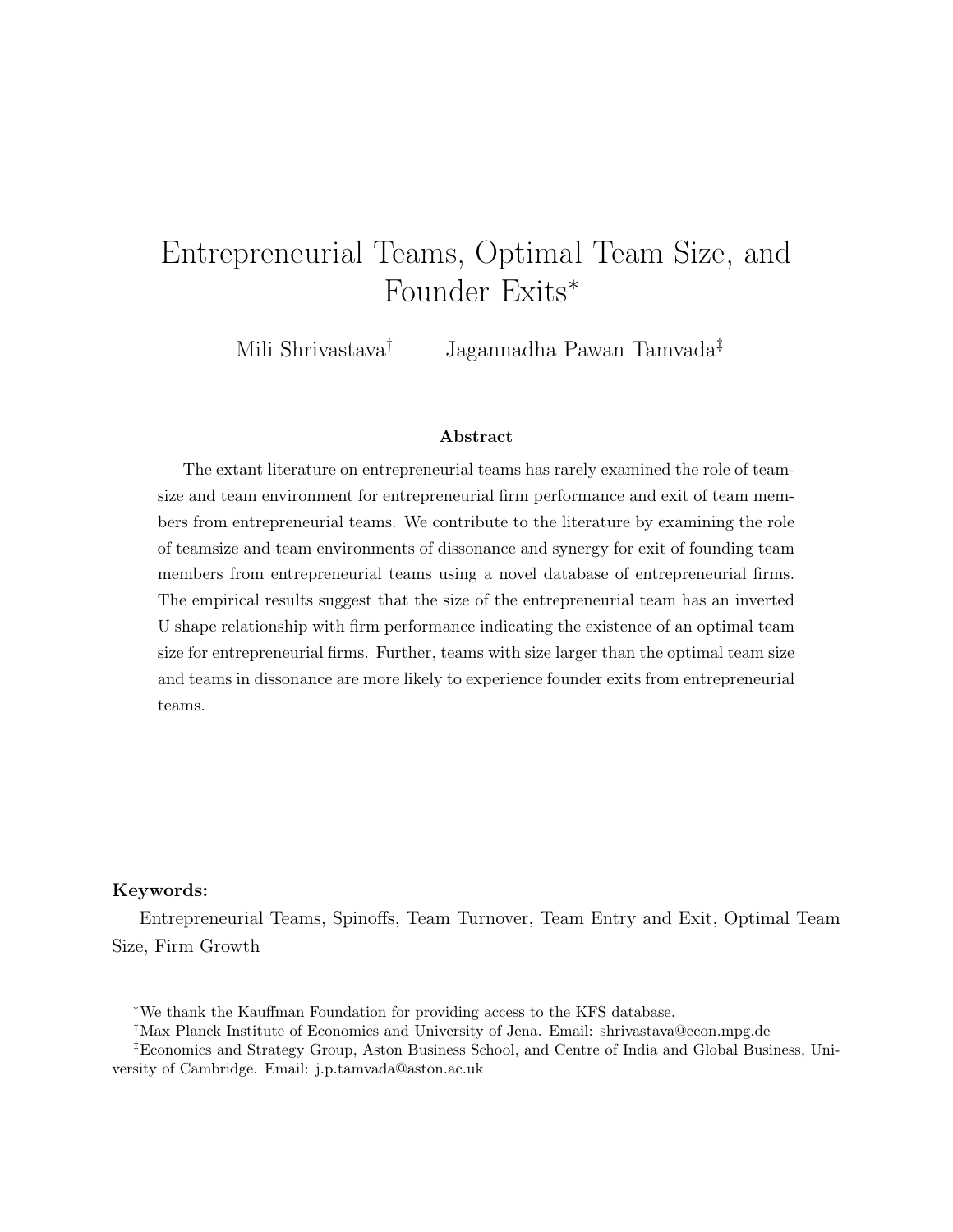# 1 Introduction

Recent studies suggest that continuous innovative change leads to knowledge accumulation and complexity of knowledge, and this causes individuals to opt for specialisation in knowledge [\(Jones,](#page-21-0) [2009\)](#page-21-0). As a result, innovation has become task of specialised individuals [\(Audretsch,](#page-19-0) [1995;](#page-19-0) [Jones,](#page-21-0) [2009;](#page-21-0) [Wuchty et al.,](#page-23-0) [2007\)](#page-23-0). Team formation is desirable when team members gain from complementarities, encourage knowledge transfer of idiosyncratic information, and create synergy [\(Lazear,](#page-21-1) [1998;](#page-21-1) [Hamilton et al.,](#page-21-2) [2003;](#page-21-2) [Rose,](#page-22-0) [2002\)](#page-22-0). A vast body of literature finds that team ownership significantly improves firm performance [\(Keeley and](#page-21-3) [Roure,](#page-21-3) [1990;](#page-21-3) [Haleblian and Finkelstein,](#page-21-4) [1993;](#page-21-4) [Finkelstein and Hambrick,](#page-20-0) [1990\)](#page-20-0). The size of top management team has a positive impact on innovation in the firm [\(Somech,](#page-22-1) [2006\)](#page-22-1) and large teams are more likely to radically innovate [\(West and Anderson,](#page-22-2) [1996;](#page-22-2) [Jones,](#page-21-0) [2009\)](#page-21-0). Top management team size has a positive impact on growth of market share [\(Hambrick](#page-21-5) [et al.,](#page-21-5) [1996\)](#page-21-5).

However, the extant literature is not unequivocal on the role of teamsize for firm performance. Many studies on team processes are based on an assumption that a large team size can make coordination, communication, allocation of task and decision making more tedious. Large teams are more likely to have disagreements over firm strategy resulting in increased coordination costs for resolving these disagreements. Large teams exhibit greater dependence on unspecified tasks [\(Hambrick et al.,](#page-21-5) [1996\)](#page-21-5) and are slow in competitive moves [\(Hambrick et al.,](#page-21-5) [1996\)](#page-21-5). They require greater monitoring and coordination to maintain productivity [\(Liang et al.,](#page-21-6) [2008\)](#page-21-6). Members of large teams form subteams and are less likely to have agreement over firm's strategy [\(Iaquinto and Fredrickson,](#page-21-7) [1998\)](#page-21-7). An increase in team size brings the possibility of free riding by individual members of the team and reduces its efficiency [\(Alchian and Demsetz,](#page-19-1) [1972\)](#page-19-1). Large teams may lack commitment, experience more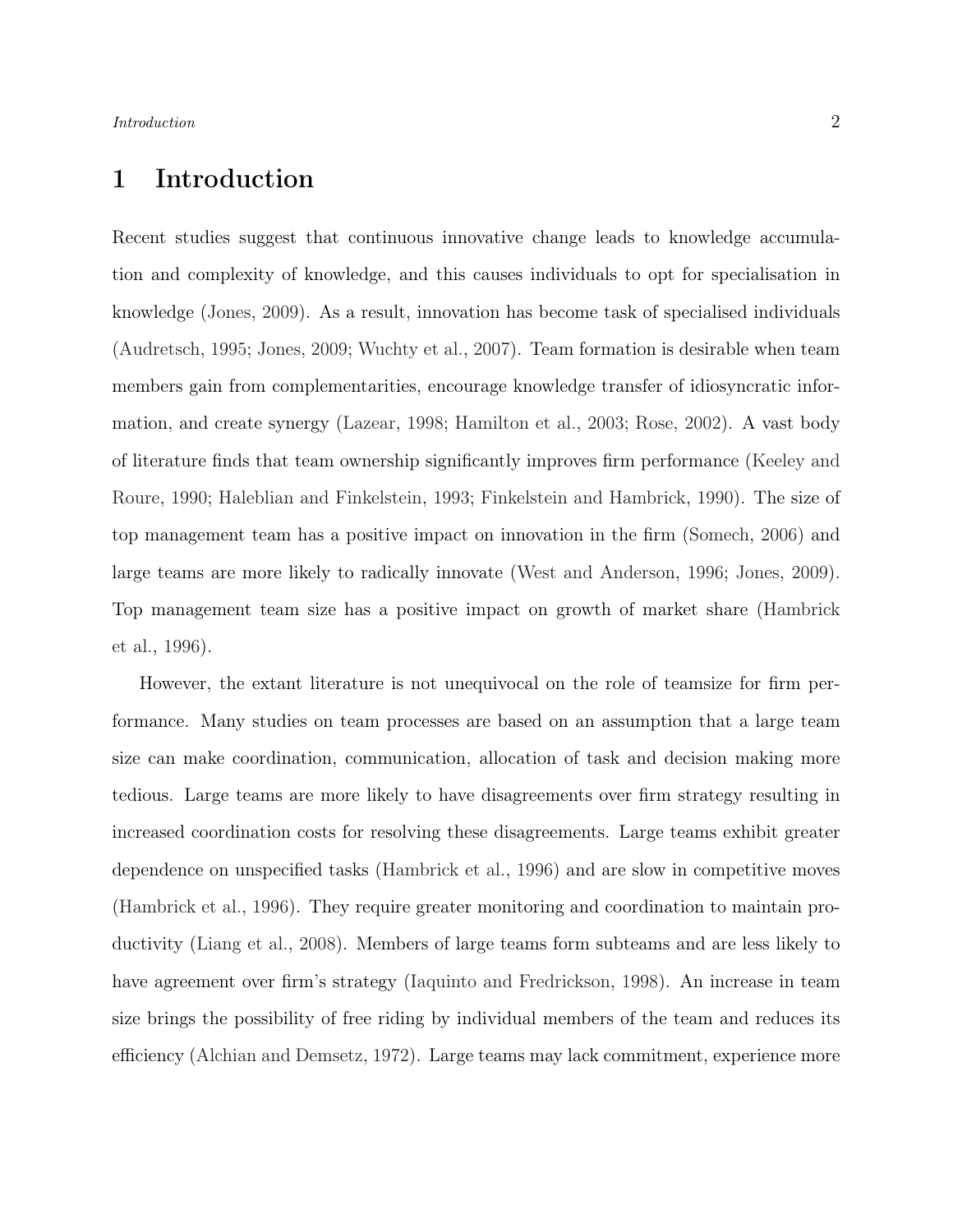### Introduction 3

conflicts and become ineffective [\(Chowdhury,](#page-19-2) [2005;](#page-19-2) [Amason and Sapienza,](#page-19-3) [1997\)](#page-19-3). This body of research suggests that large team size does not foster firm performance- it may even have a negative influence.

While the debate on the role of teamsize for firm performance remains inconclusive, the role of teamsize for the performance of entrepreneurial firms' and, in particular, its role in shaping exit of team members from entrepreneurial teams has received little attention in the extant literature.<sup>[1](#page-2-0)</sup> Entrepreneurial teams are formed on a basic premise that team members aid firm performance by their own particular expertise, whether it is knowledge, skills or interpersonal relationships. However, teams experience more intra-team disturbances as their size increases. The dissonance and synergy theory of spinoffs proposed in [Shrivastava](#page-22-3) [and Rao](#page-22-3) [\(2010\)](#page-22-3) suggests that members of teams in dissonance are more likely to exit and start spinoff firms. Thus larger entrepreneurial teams are more likely to experience founding team members exits. This conjecture is tested empirically by examining the factors shaping the growth of entrepreneurial firms and exit of founding team members from entrepreneurial teams.

Unlike earlier studies, we use a large representative database of entrepreneurial firms and examine the role of team characteristics for firm performance as well as exit of founding team members from entrepreneurial teams. We make several important contributions to the literature of entrepreneurial teams, spinoffs and firm growth. First, although a number of studies have examined the role of top management team size for performance of large established firms, the impact of team size for growth of entrepreneurial firms have received little attention in the extant literature. Second, the emerging body of literature on spinoffs

<span id="page-2-0"></span><sup>&</sup>lt;sup>1</sup>A recent exception is [Ucbasaran et al.](#page-22-4) [\(2003\)](#page-22-4) who study factors influencing entry and exit in a small sample of entrepreneurial teams. In contrast to their study, we use a relatively larger and more representative database of entrepreneurial start-ups; and, many of the results presented here are qualitatively different from their findings.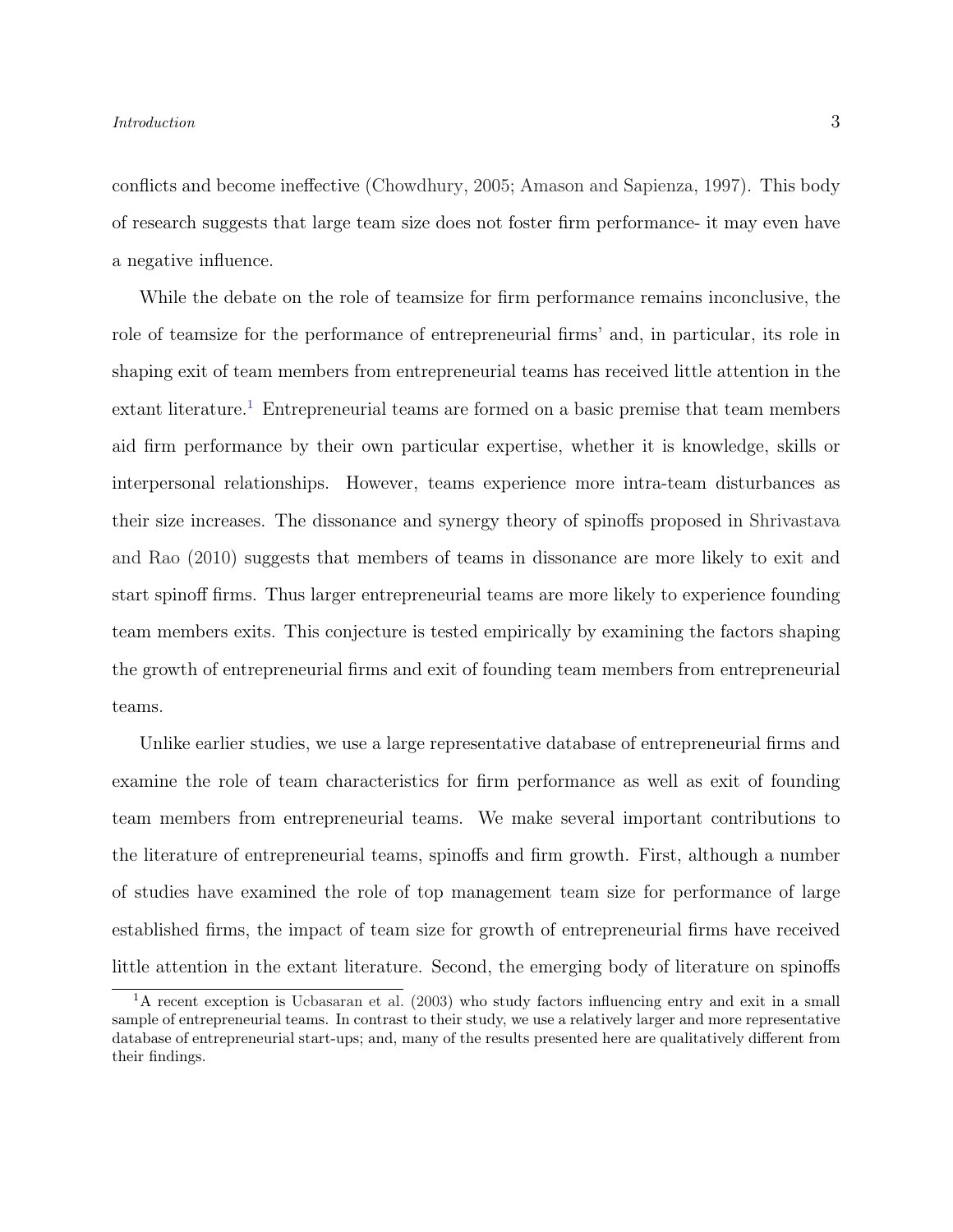has rarely examined spinoffs from entrepreneurial ventures, and spinoffs by founding team members of existing entrepreneurial ventures. By examining the exit process of entrepreneurs from the teams they have established, we take a step forward into this relatively unexplored area of research. Further we examine the role of synergy and dissonance in team production environments for founder exits and empirically test the theoretical predictions of [Shrivastava](#page-22-3) [and Rao](#page-22-3) [\(2010\)](#page-22-3). [Shrivastava and Rao](#page-22-3) [\(2010\)](#page-22-3) predict that while teams in synergy are less likely to have spinoffs, teams in dissonance are more likely to have them. The empirical results suggest that teamsize has an inverted U shaped relationship with entrepreneurial firms' performance indicating the existence of an optimal team size. Teams that have a size larger than the optimal size under-perform. Teamsize has a significantly positive impact on the exit of founding team members from entrepreneurial teams. Consistent with the hypotheses, the empirical results suggest that team environments of dissonance and synergy influence exits from entrepreneurial teams.

The next section presents the theoretical background and hypotheses linking teamsize and team characteristics with firm performance and exit of team members from entrepreneurial teams. The third section describes the database and descriptive statistics. The fourth section discusses the empirical results. The final section presents conclusions and future research directions.

# 2 Theoretical Background and Hypothesis

Individuals form teams to accomplish complex tasks. Most teams are formed under an assumption that team environments capitalize on complimentarities leading to more efficient economic outcomes. As a growing body of literature on scientific knowledge production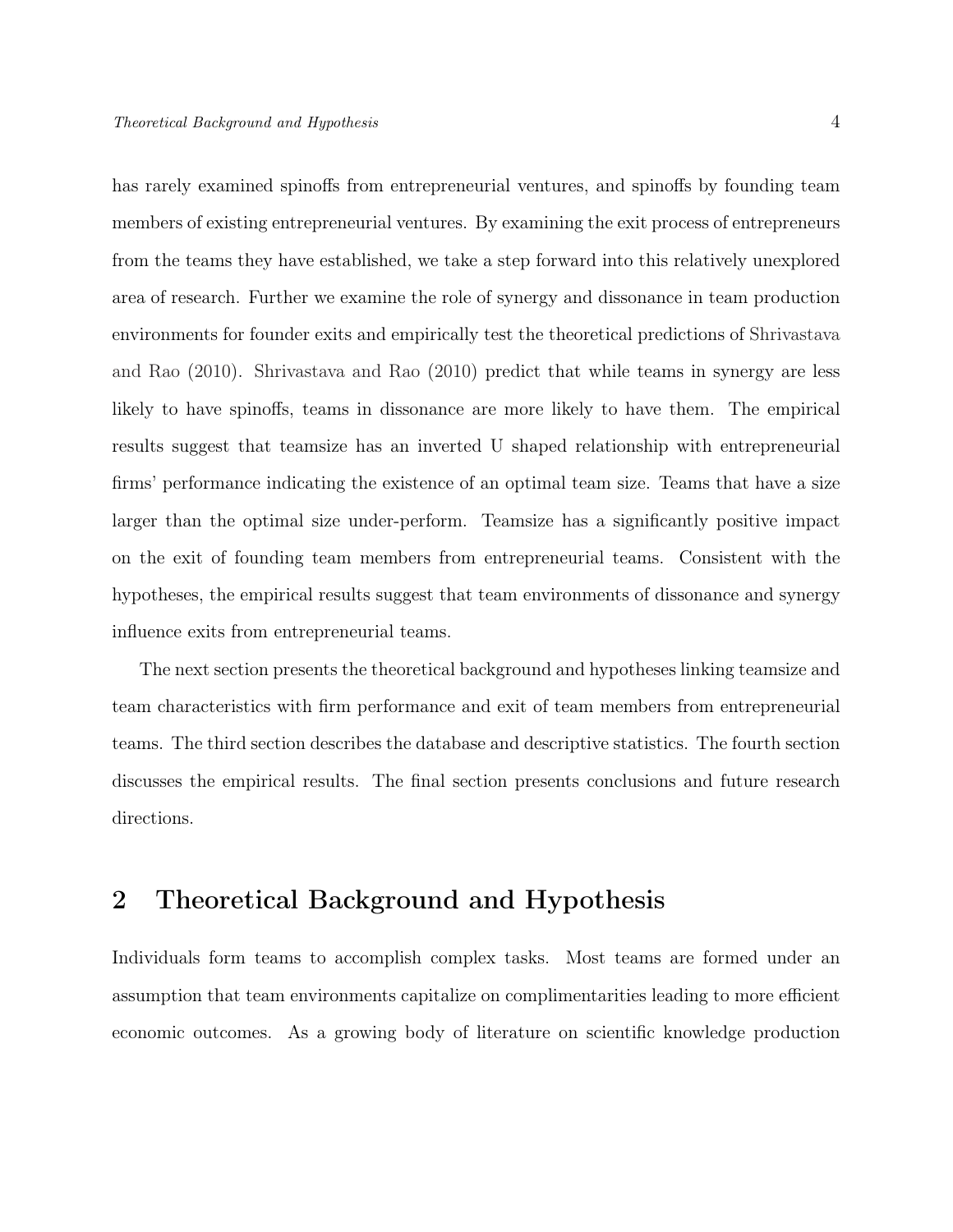shows, team formation has become a critical component for advancing scientific knowledge.<sup>[2](#page-4-0)</sup> There is compelling evidence that radical innovation is more likely to emerge from teams of specialized individuals. By pooling individuals talents, teams resolve complex problems [\(Hambrick and D'Aveni,](#page-21-8) [1992;](#page-21-8) [Eisenhardt and Schoonhoven,](#page-20-1) [1990\)](#page-20-1).[3](#page-4-1) Using information processing and agency theories, [Sanders and Carpenter](#page-22-5) [\(1998\)](#page-22-5) show that a large team size enables firms to manage and cope with the information processing demands and agency issues arising from internationalization. Team size is found to have a positive association with firm performance in a variety of settings as larger teams are likely to have more resources [\(Cooper](#page-20-2) [and Bruno,](#page-20-2) [1977;](#page-20-2) [Eisenhardt and Schoonhoven,](#page-20-1) [1990;](#page-20-1) [Feeser and Willard,](#page-20-3) [2006;](#page-20-3) [Haleblian](#page-21-4) [and Finkelstein,](#page-21-4) [1993;](#page-21-4) [Colombo and Grilli,](#page-19-4) [2005\)](#page-19-4).

Entrepreneurs face formidable constraints in the firm start-up process. A majority of individuals give-up on their entrepreneurial ambitions because of these constraints and never become entrepreneurs. An alternate route to escaping these constraints is to form teams with individuals who can provide complimentary skills for the start-up firm in its nascence. In dynamic environments and industries with rapid technological change, firms are more likely to be started by entrepreneurial teams [\(Cooper and Bruno,](#page-20-2) [1977\)](#page-20-2). Entrepreneurial teams are relatively more successful in attracting resources critical to the functioning of start-up firms. Venture capitalists are more likely to fund teams of entrepreneurs and even traditional financial institutions such as banks are more likely to provide support for teams of entrepreneurs [\(Teece,](#page-22-6) [1982;](#page-22-6) [Cooper and Daily,](#page-20-4) [2000;](#page-20-4) [Beckman et al.,](#page-19-5) [2007\)](#page-19-5). A vast body of literature suggests that ventures found by entrepreneurial teams are often more successful

<span id="page-4-0"></span><sup>&</sup>lt;sup>2</sup>In many disciplines it is increasingly observed that scientific articles are written by teams of authors, and the size of such scientific teams in increasing over time.

<span id="page-4-1"></span><sup>3</sup>Firms nearing bankruptcy tended to have smaller teams [Hambrick and D'Aveni](#page-21-8) [\(1992\)](#page-21-8). [D'Aveni](#page-20-5) [\(1990\)](#page-20-5) also argue that organisations with large top management teams are less likely to be bankrupt however they do not find a significant relationship.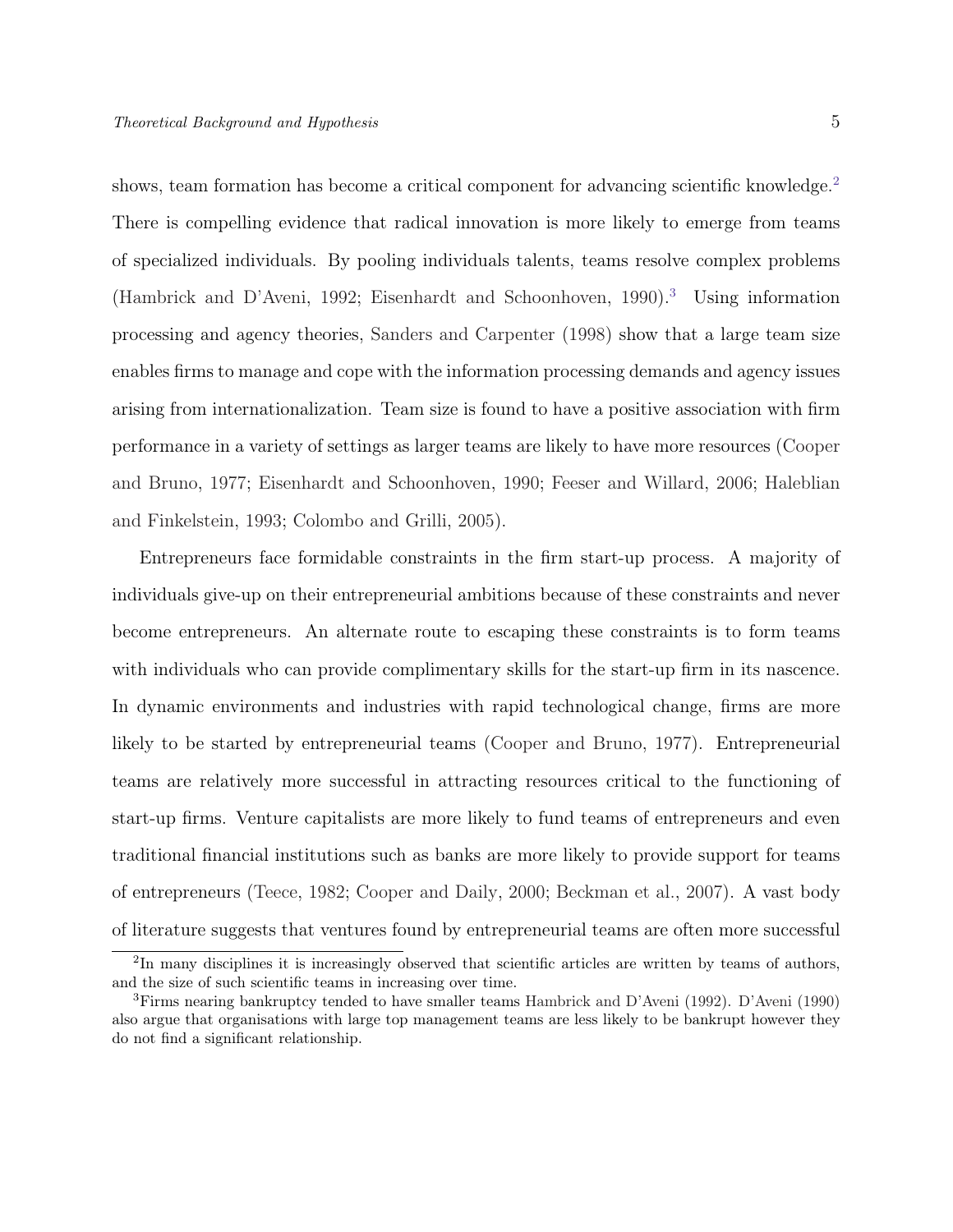than those founded by solo entrepreneurs [\(Cooper and Bruno,](#page-20-2) [1977;](#page-20-2) [Cooper,](#page-20-6) [1985;](#page-20-6) [Chandler](#page-19-6) [and Hanks,](#page-19-6) [1998;](#page-19-6) [Roberts,](#page-22-7) [1991;](#page-22-7) [Finkelstein and Hambrick,](#page-20-0) [1990;](#page-20-0) [Keeley and Roure,](#page-21-3) [1990;](#page-21-3) [Haleblian and Finkelstein,](#page-21-4) [1993\)](#page-21-4). The size of the founding entrepreneurial team has an influence on basic firm strategy and [\(Beckman,](#page-19-7) [2006\)](#page-19-7) and is associated with higher firm growth [\(Cooper and Bruno,](#page-20-2) [1977;](#page-20-2) [Colombo and Grilli,](#page-19-4) [2005\)](#page-19-4).

While team formation leads to efficient outcomes in a variety of settings, individuals working in teams face restrictions and must conform to group norms. Actions of team members may not be outcomes of independent thinking, and team members may develop conformist attitudes. Team organization may force individuals to accept majority decisions. Conflicts within the team may inhibit team cohesion and exacerbate team members' discontentment leading to inefficient team outcomes. As [Shrivastava and Rao](#page-22-3) [\(2010\)](#page-22-3) demonstrate, while synergetic team production environments have superior firm performance, the outcomes of teams in dissonance are less efficient. Although firms started by entrepreneurial teams are expected to outperform firms started by individual entrepreneurs, team production environments of synergy and dissonance play an important role in shaping the team outcomes. The propositions in [Shrivastava and Rao](#page-22-3) [\(2010\)](#page-22-3) suggest that entrepreneurs in teams with dissonance prefer to exit and start their own teams independently. Furthermore, it is established in the literature that individuals become entrepreneurs for non-pecuniary gains such as freedom and autonomous decision making powers. In entrepreneurial teams, individual entrepreneurs have to sacrifice this freedom to some extent.

An important insight emerging from Kremer's "O-ring theory of development" is that optimal output is determined by the weakest member of a team production environment [\(Kremer,](#page-21-9) [1993\)](#page-21-9). As the size of the team increases, arm-length co-ordination costs, information asymmetry with in a team and shirking by individual team members increases. Free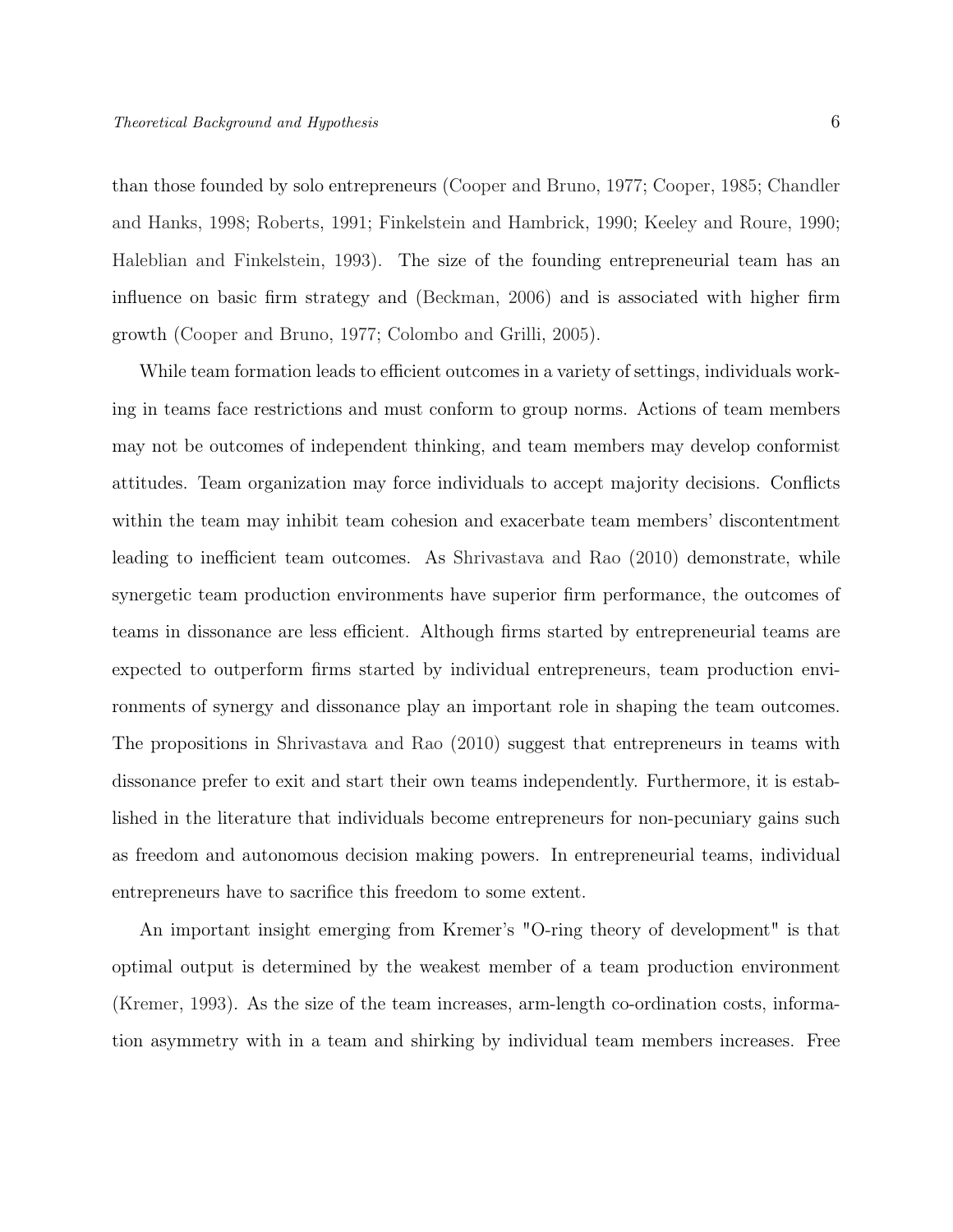rider problems arise due to the inverse relationship between team size and monitoring [\(Liang](#page-21-6) [et al.,](#page-21-6) [2008\)](#page-21-6). This results in an inverted U-shaped relationship between effort and team-size [\(Backes-Gellner et al.,](#page-19-8) [2004\)](#page-19-8). Thus, in large teams, effort exerted by individual team members may be less than optimal team effort in large teams. The team member who exerts the least effort serves as the weakest link in the team, and determines the team outcomes. Following Kremer's "O-ring theory", as large entrepreneurial teams are more likely to have shirking team members, large teams should have lower performance.

Small teams are more aware of team goals and are better acquainted with other team members' personalities, work roles and communication styles [\(Bradner et al.,](#page-19-9) [2003\)](#page-19-9), larger teams require more monitoring, and have less coordination and effectiveness in innovative strategies [\(Liang et al.,](#page-21-6) [2008;](#page-21-6) [Chowdhury,](#page-19-2) [2005;](#page-19-2) [Backes-Gellner et al.,](#page-19-8) [2004;](#page-19-8) [Alchian and](#page-19-1) [Demsetz,](#page-19-1) [1972\)](#page-19-1).<sup>[4](#page-6-0)</sup> Further, as entrepreneurs group together to form very large teams, asymmetric information about the capabilities of other individuals prevents them from making an accurate assessment of the contribution of the team member. Thus, the ability to identify individuals who contribute most to the team decreases as the size of the team increases. This increases the likelihood that some of the team members are not the "best fit" for the team, resulting in divergence in member entrepreneurs' beliefs about appropriate firm strategy. This may lead to dissonance in the team and cause founding team members to exit from the team.

Although entry and exit of top managers is a widely observed phenomenon across firms, very little is known about entry and exit of entrepreneurs from entrepreneurial teams. Studies focused on large established firms have examined the role of team turnover for organizational

<span id="page-6-0"></span><sup>&</sup>lt;sup>4</sup>[Hambrick et al.](#page-21-5) [\(1996\)](#page-21-5) find that although team size is positively related to growth in market share, team size was negatively related to response propensity and to three measures of competitive magnitude (action significance, action noteworthiness, and action scope).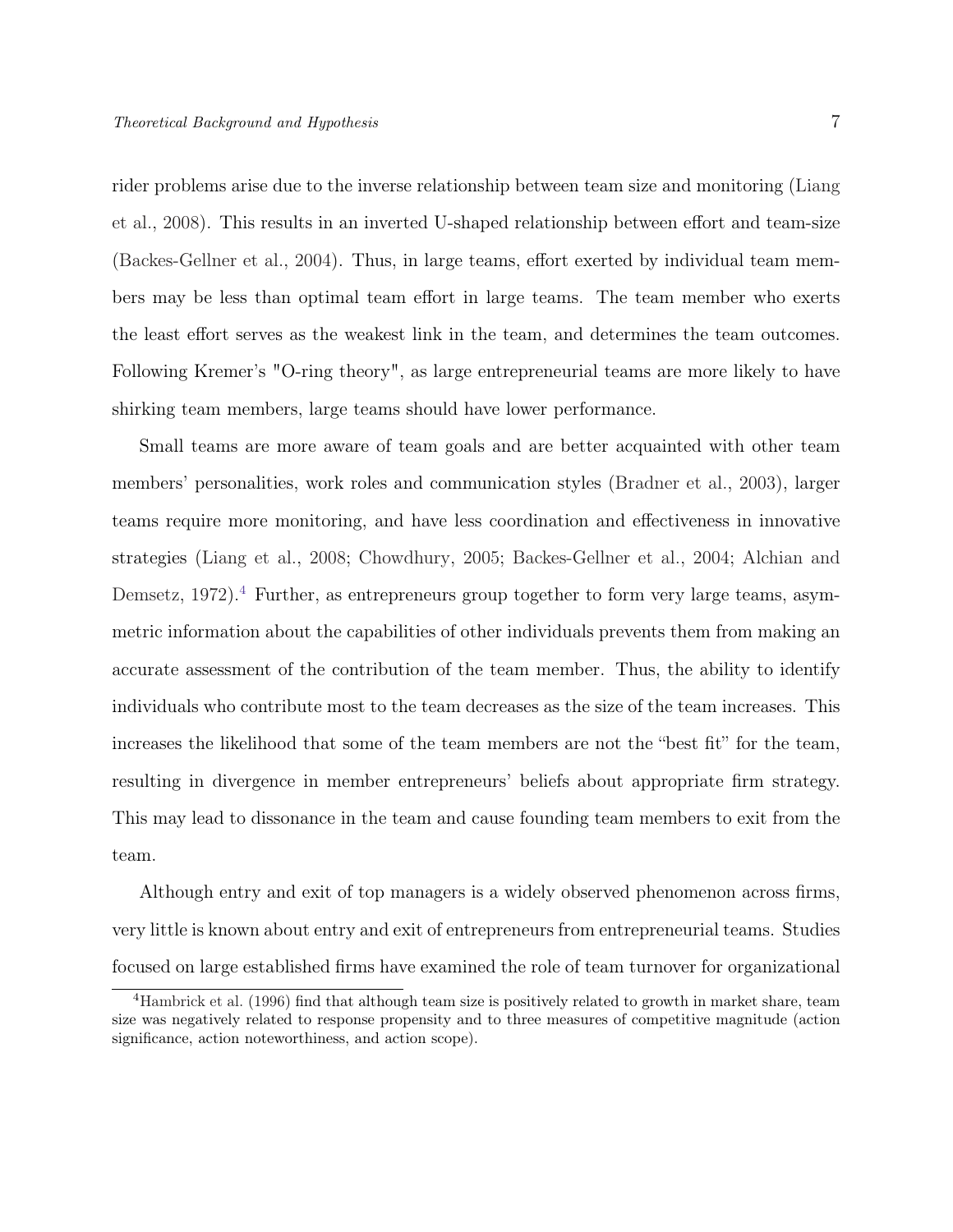strategy and performance [\(Hambrick and Mason,](#page-21-10) [1984;](#page-21-10) [Jackson et al.,](#page-21-11) [1991\)](#page-21-11). In high technology firms almost half of the firms have at least one founder exit [\(Cooper and Bruno,](#page-20-2) [1977\)](#page-20-2). The propositions in [Shrivastava and Rao](#page-22-3) [\(2010\)](#page-22-3) discussed the role of dissonance in teams for team performance and the team member exits. As large teams are more likely to have dissonance because of lack of coordination, free-rider problems and interdependencies, large teams are more likely to be in dissonance. When large founder team size impedes the work processes in the firm as founders have diverse views, less communication and obsolete knowledge or skills, the process of churning the top management team members sets in. This team turnover process adjusts the teams to the optimal size. Thus firms that have large entrepreneurial teams shed team members. These arguments suggest the following hypotheses:

Hypothesis 1a: Entrepreneurial teamsize has an inverted U shaped relationship with firm performance. Put differently, although performance of entrepreneurial firm increases with founding size of the entrepreneurial team, an optimal teamsize exists such that entrepreneurial teams larger than this optimal size under-perform.

Hypothesis 1b: Large entrepreneurial teams are more likely to experience founder exits.

### Role of Team and Firm Characteristics for Founder Exits

Team characteristics such as founders' average human capital, entrepreneurial experience, work experience, and team heterogeneity are likely to have an impact on exit of founding team members of entrepreneurial teams[\(Colombo and Grilli,](#page-19-4) [2005;](#page-19-4) [Colombo et al.,](#page-19-10) [2004;](#page-19-10) [Gimeno](#page-20-7) [et al.,](#page-20-7) [1997;](#page-20-7) [Watson et al.,](#page-22-8) [2003\)](#page-22-8). Greater human capital stocks in the team can create synergies and decrease the likelihood of exit of founders. Previous entrepreneurial experience and work experience provide entrepreneurial team members with abilities to pursue a wider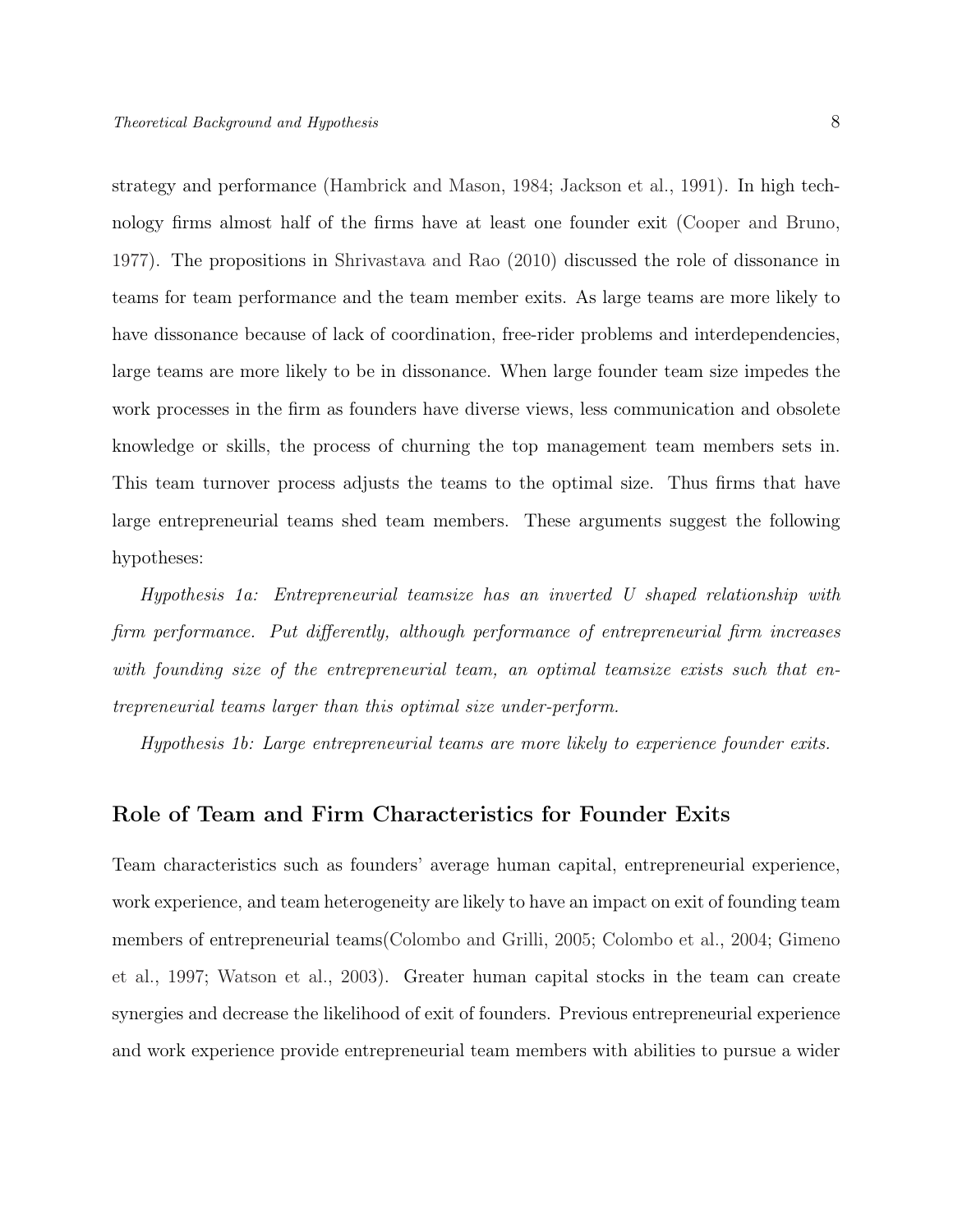scope of entrepreneurial activities and may have a positive impact on their departure from their current team [\(Gimeno et al.,](#page-20-7) [1997;](#page-20-7) [Stuart Pier and Robert,](#page-22-9) [1990\)](#page-22-9). Racial composition, and proportion of women may decrease team cohesion and give rise to more disagreements within the team on the one hand, and improve teams' ability to reconcile with opposing viewpoints on the other hand [\(Smith et al.,](#page-22-10) [2006\)](#page-22-10).

If heterogeneity causes synergies in the team, team members are less likely to exit; however, if heterogeneity causes dissonance in the team, team members are more likely to exit. Diversity in average effort should proxy for dissonance in the team as it indicates that some members work less than others. When some owners exert higher effort and others exert much lower effort, conflicts are likely to result. This may lead to disagreements over allocation of returns. Thus, diversity in the hours worked is likely to have a positive impact on team member exits. However, if team members exert high average effort, the team is less likely to be in dissonance. Thus, a higher average effort by team members should make founders less likely to exit as it proxies for synergies in the entrepreneurial team.

Entrepreneurial teams with concentrated ownership work differently than the entrepreneurial teams with equally distributed ownership. Firms with team members who have a diverse ownership share will have lesser disagreements as team members have varied levels of control on firm strategy. However, in teams with similar ownership shares across team members, disagreements and conflicts are more likely to result as team members disagree with one another when they have similar control on the firm. In such a setting, distribution of tasks and delegation of decision powers to team members must be clear. These arguments lead to the following hypotheses.

Hypothesis 2a: Entrepreneurial teams that are in dissonance are more likely to experience founder exits.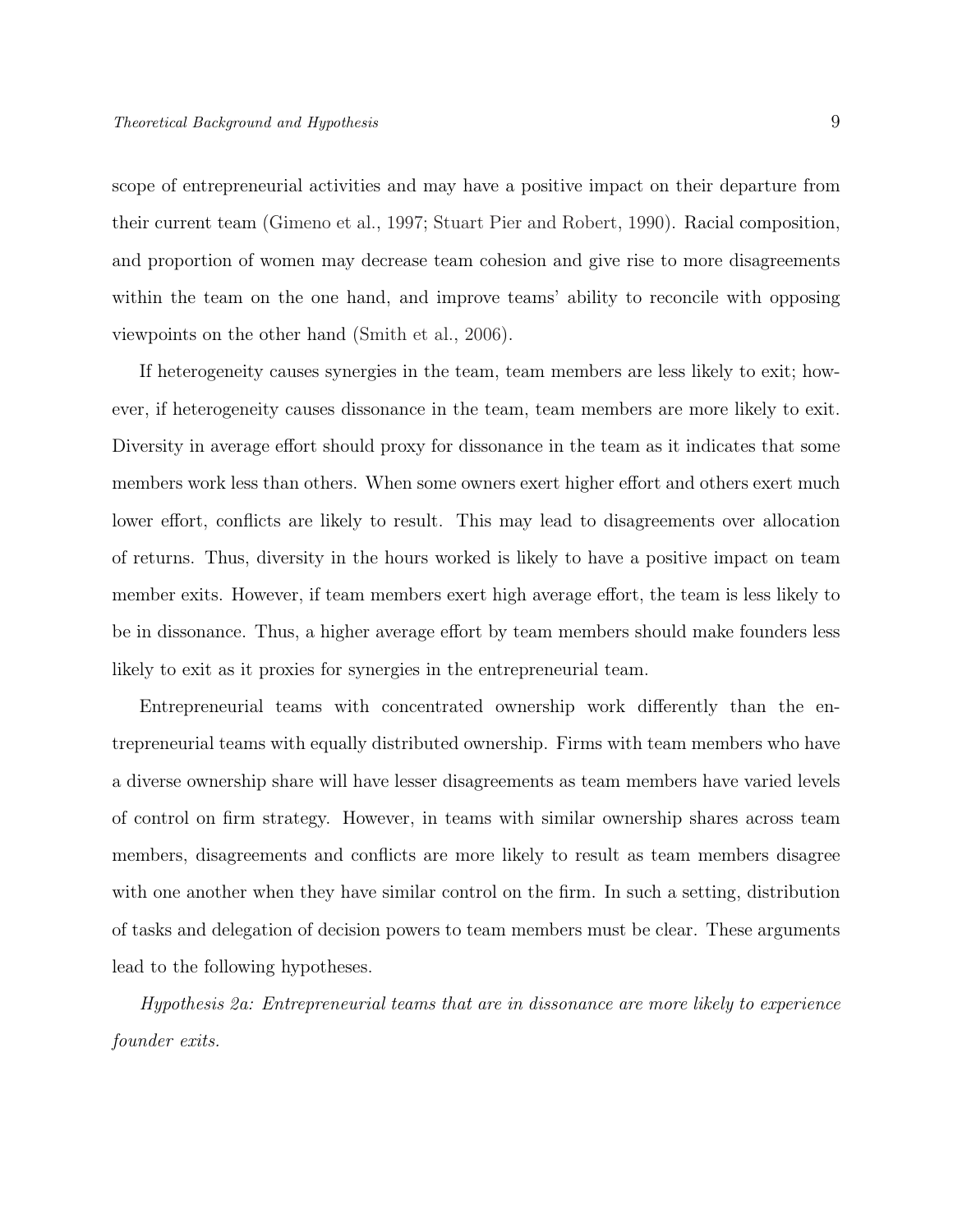$Data$  10

Hypothesis 2b: Entrepreneurial teams that are in synergy are less likely to experience founder exits.

### 3 Data

The database of entrepreneurial firms examined in this study is the collected by the Kaufman Foundation. Data on nearly 5000 entrepreneurial firms are collected beginning from 2004 using a stratified sampling methodology to ensure representativeness of the sample. The sampling design for data collection is extensively documented [\(DesRoches et al.,](#page-20-8) [2010\)](#page-20-8).

Insert [Table 1](#page-27-0) about here.

——————————————————-

——————————————————-

[Table 1](#page-27-0) provides descriptive statistics for the variables used in the empirical analysis in the next section. Although data is collected for almost 4900 firms, data on employment growth is available for only 3320 firms and data on revenue growth is reported for only 1532 firms. As expected, revenue growth has a greater dispersion compared to employment growth. 14.25% of the firms are in high-tech sector and 21% of the firms have some type of intellectual property (intellectual property  $= 1$  if firm has a patent, trademark or copyright). Nearly 21.5% of firms are actively involved in R &D activities. The average age of the entrepreneurs in the sample is 44.7 years. More than 50% of entrepreneurs in the sample have college degrees. While average working experience of the teams is 12.35 years. Blacks and asians are about 12.5% of the sample. The diversity measures of the team characteristics are generated using [Blau](#page-19-11) [\(1977\)](#page-19-11) index. Blau's diversity measure is widely used in the literature. It is defined as  $Diversity(I) = 1 - \sum (Pi)^2$  where Pi is the proportion of outcome i. While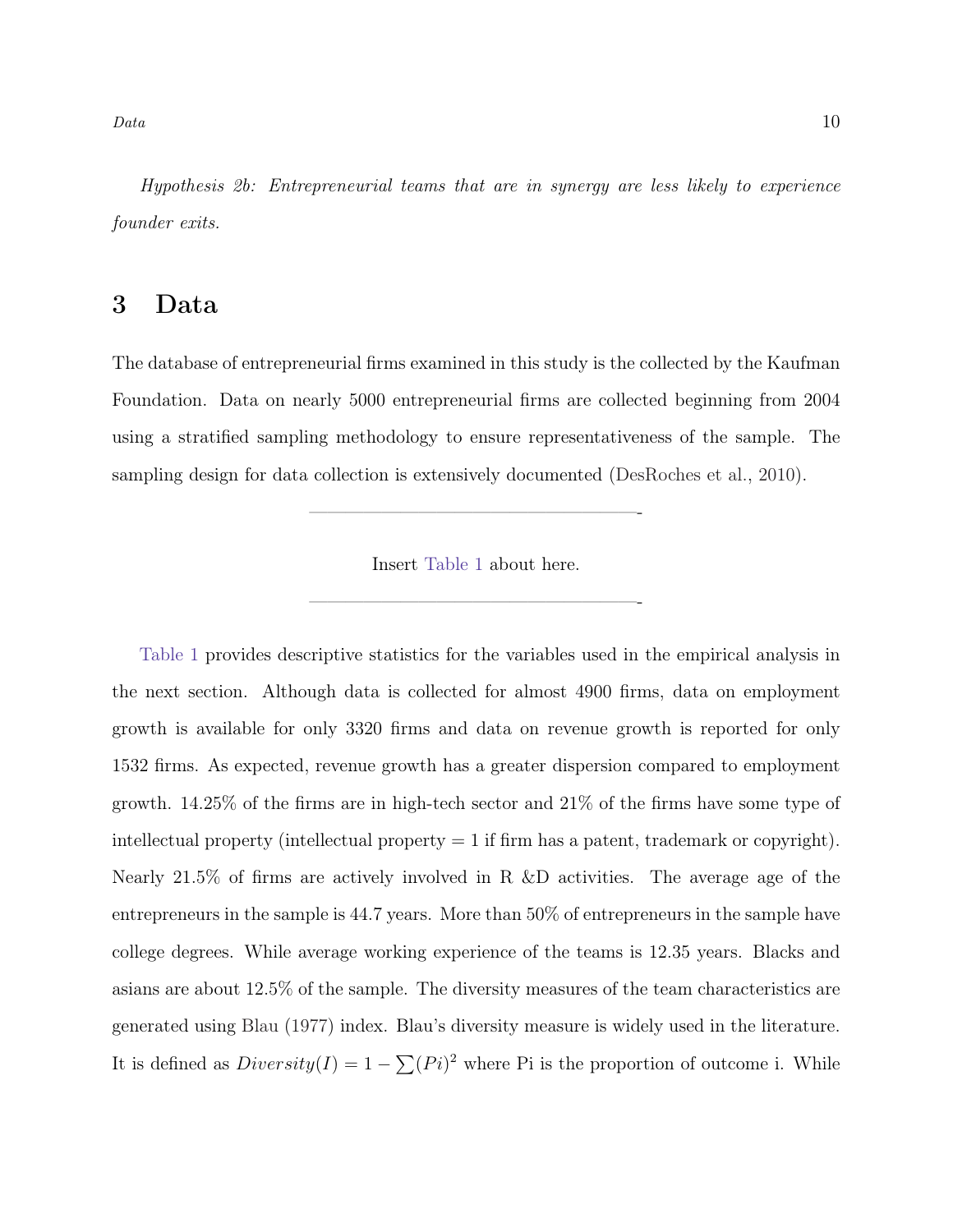$Data$  11

perfectly homogenous teams have a diversity measure of 0, perfectly heterogenous teams have a diversity measure equal to 1. Age diversity in the team is measured by the coefficient of variation. For all other team characteristics, diversity measures are constructed using Blau index.

Insert [Figure 1](#page-24-0) and [Figure 2](#page-25-0) about here.

——————————————————-

——————————————————-

[Figure 1](#page-24-0) and [Figure 2](#page-25-0) show the relationship between team size and firm growth using bar graphs. [Figure 1](#page-24-0) presents a plot for a one year period growth rate in employment and [Figure 2](#page-25-0) presents a plot for a two year period growth rate in employment. A striking observation is that, consistent with the hypothesis  $1(a)$ , both plots show that teamsize has a non-linear inverted U shaped relationship with the growth of entrepreneurial firms. Both plots suggest that firm growth increases as entrepreneurs add team members until they form a team of three entrepreneurs. However, firms with entrepreneurial teams of size four or more have lower growth rates than firms owned by entrepreneurial teams with four entrepreneurs.

Insert [Figure 3](#page-26-0) and [Figure 4](#page-26-1) about here.

——————————————————-

——————————————————-

[Figure 3](#page-26-0) and [Figure 4](#page-26-1) present plots showing the link between teamsize and team turnover. Team turnover is defined as the net change in the founding teamsize over the first two years after firm founding. A positive team turnover in [Figure 3](#page-26-0) indicates that teams had net entry over the two year period; a negative team turnover in [Figure 3](#page-26-0) indicates that team had net exits. Consistent with hypothesis  $1(b)$ , both plot shows that while small teams had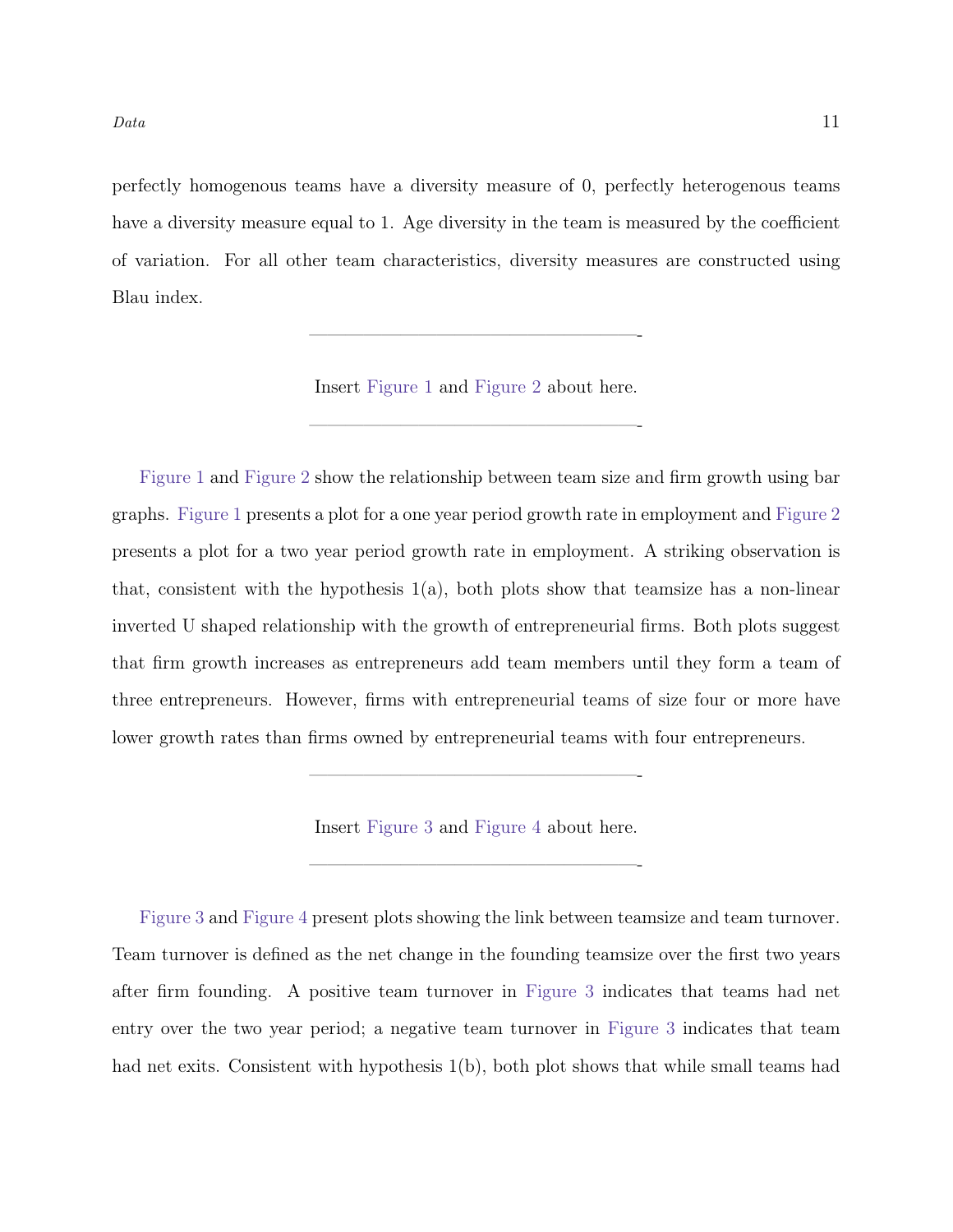positive team turnover, large teams experienced more exits. As [Figure 3](#page-26-0) does not provide information about average team turnover across teams of different sizes, we plot the average team turnover over the two year period in [Figure 4.](#page-26-1) This plot shows that teams of all sizes experienced net exits over the two year period, and largest teams had the greatest average number of team member exits.

In the empirical analysis presented in the following section, these descriptive relationships are tested more formally using econometric models. The sampling design is taken into account by estimating econometric models of survey data. [5](#page-11-0) Survey weights provided with the database are used in the estimations.

### 4 Empirical Results

The following empirical models are estimated to examine the role of team characteristics and firm characteristics for firm growth and exit of team members from entrepreneurial teams:

 $growth_{(t+2,t)} = log(size(t+2)) - log(size(t)) = \alpha + \beta_1 teamsize + \beta_2 teamsize^2 +$  $\beta_3(firm-characteristics) + \beta_4(team-characteristics) + \epsilon$ 

teamexit<sub>(t+2,t)</sub> = 1/0 =  $\alpha + \beta_1$ teamsize +  $\beta_2(firm - characteristics) + \beta_3(team$  $characteristics$ ) +  $\epsilon$ 

For the growth estimations, the full sample of all the firms is considered for analysis to correctly estimate the non-linearity of the teamsize effect. However, for models estimating team exit, a subsample of firms that are owned by entrepreneurial teams of two or more than two entrepreneurs is considered for analysis.

<span id="page-11-0"></span><sup>&</sup>lt;sup>5</sup>The panel version of the database was at a very early stage of development at the time of writing this article; the analysis is done using the data released in the years 2006, 2007 and 2008.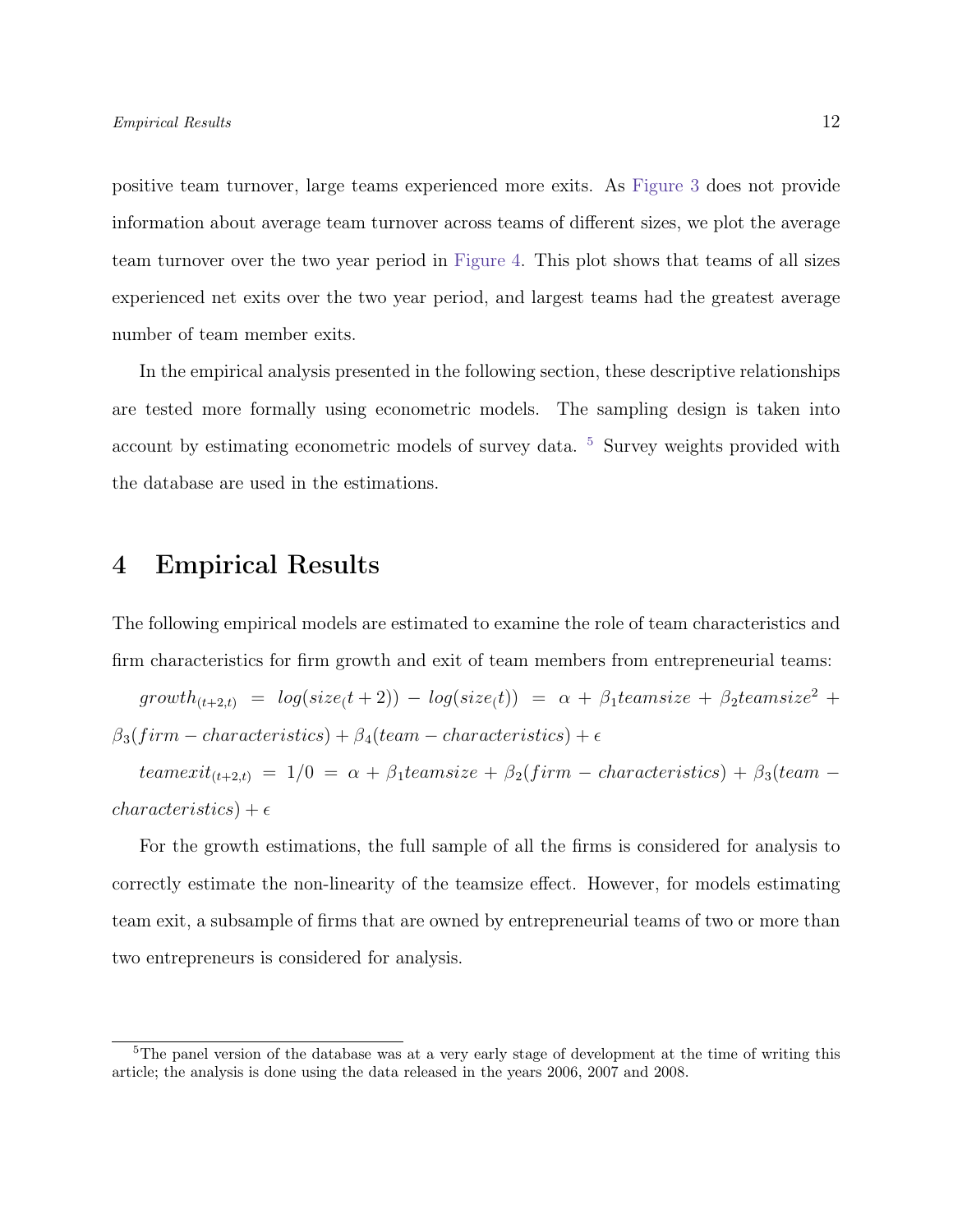Insert [Table 2](#page-28-0) about here.

——————————————————-

——————————————————-

The estimation results for the firm growth equation are presented in [Table 2.](#page-28-0) The results provide credence to the conjecture that size of the entrepreneurial team has a non-linear effect on firm growth. In particular, the positively significant coefficient on teamsize variable and the negatively significant coefficient on the teamsize squared variable in different specifications estimated in columns  $(1)-(5)$  consistently predict that the *optimal team size* is about three members.[6](#page-12-0) Thus, teams of size smaller than three members experience faster growth by the addition of an entrepreneur to the team; however, teams that have more than three members have lower growth rates. This confirms the hypothesis that large entrepreneurial teams are more likely to under-perform.

The estimated coefficients of firm characteristics presented in columns (2) and (3) for firm performance are as expected. While firm size has a significantly negative impact on firm growth, firms' in high-tech industries grow faster by 18-19%. Firms that are home based have lower growth rates, confirming that home based entrepreneurs do not have high growth aspirations. The coefficients of intellectual property and R&D are insignificant suggesting that entrepreneurial firms do not benefit from these immediately in the early phases of firm start-up.[7](#page-12-1)

<span id="page-12-0"></span> $6$ Optimal team size is obtained by dividing the coefficient of the teamsize variable by two times the coefficient of the teamsize squared variable.

<span id="page-12-1"></span><sup>7</sup> A vast literature has examined the role of firm characteristics for firm growth (see [Coad,](#page-19-12) [2009,](#page-19-12) for a survey). Firms in high technology sectors are more likely to grow as they are in a dynamic and rapidly evolving environment [\(Feeser and Willard,](#page-20-9) [1990\)](#page-20-9). Intellectual property forms resource base of firms, sustains firm specific competitive advantage and plays an important role for firm growth [\(Zucker et al.,](#page-23-1) [1998;](#page-23-1) [Riahi-](#page-22-11)[Belkaoui,](#page-22-11) [2003\)](#page-22-11). Innovative effort, measured by firms' commitment to R&D is likely to result in higher growth rate of firms as such firms tend to succeed in the product market [\(Del Monte and Papagni,](#page-20-10) [2003\)](#page-20-10).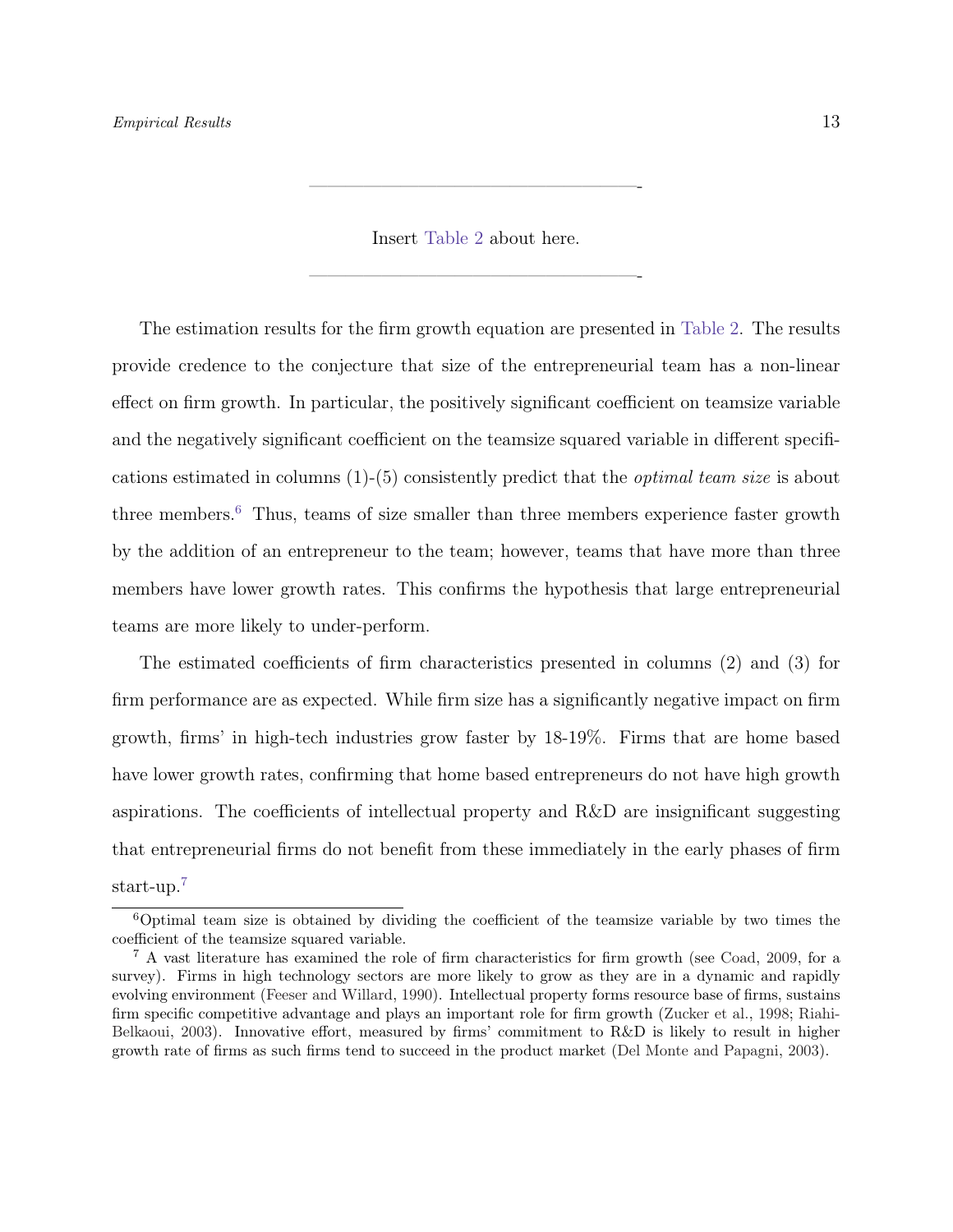The effects of team characteristics for firm growth are estimated in the full model in columns (4) and (5) of [Table 2.](#page-28-0) The signs of the estimated coefficients are as expected.<sup>[8](#page-13-0)</sup> However, in contrast to many previous studies, for example, [Stuart Pier and Robert](#page-22-9) [\(1990\)](#page-22-9), the estimated coefficient of average age is significantly negative. Although age is associated with increased human capital and access to resources, age can diminish cognitive skills and impede growth ambitions of entrepreneurs. Consistent with many prior studies, proportion of females in an entrepreneurial team has a significantly negative impact on firm growth. Extant literature suggests many reasons for this negative effect. Women are more risk averse and prefer stability and they attract fewer financial and technological resources that are critical to the firm growth[\(Cliff,](#page-19-13) [1998;](#page-19-13) [Du Rietz and Henrekson,](#page-20-11) [2000;](#page-20-11) [Verheul and Thurik,](#page-22-12) [2001\)](#page-22-12).

Consistent with the existing literature, that educated entrepreneurs are capable of attracting more resources for the firm [\(Colombo and Grilli,](#page-19-4) [2005;](#page-19-4) [Beckman et al.,](#page-19-5) [2007;](#page-19-5) [Gormon](#page-20-12) [and Sahlman,](#page-20-12) [1989\)](#page-20-12), education of team founders has a significant and positive impact on firm growth and grow faster. Average number of hours worked proxies for synergy in team. Teams in dissonance are less likely to have members working for longer periods of time. The average number of hours worked by the members of an entrepreneurial team has a significant and positive impact on firm growth. Thus, consistent with the hypothesis  $2(a)$ , synergetic teams have higher growth rates. In contrast to earlier studies, the results suggest

<span id="page-13-0"></span><sup>8</sup>Team characteristics such as founders' age, educational background, and functional heterogeneity are likely to influence firm performance [\(Colombo and Grilli,](#page-19-4) [2005\)](#page-19-4). [Hsu](#page-21-12) [\(2007\)](#page-21-12) finds that founding teams with a team member who has doctoral degree are more likely to get higher valuations and funding from venture capitalists. [Beckman et al.](#page-19-5) [\(2007\)](#page-19-5) find that firms whose top management teams have affiliation diversity are more likely to be successful than firms whose founders have fewer company affiliations. Team composition is an important determinant of exploitative or explorative behaviour in innovation [\(Beckman,](#page-19-7) [2006\)](#page-19-7). Individual factors such as industry experience of founders enhance firm survival and sales [\(Delmar and Shane,](#page-20-13) [2006\)](#page-20-13). The functional backgrounds of the founders of new ventures [\(Haleblian and Finkelstein,](#page-21-4) [1993;](#page-21-4) [Pitcher and](#page-21-13) [Smith,](#page-21-13) [2001;](#page-21-13) [Somech,](#page-22-1) [2006\)](#page-22-1) and the social capital of founders [\(Shane and Stuart,](#page-22-13) [2002\)](#page-22-13) have a positive influence on firm performance.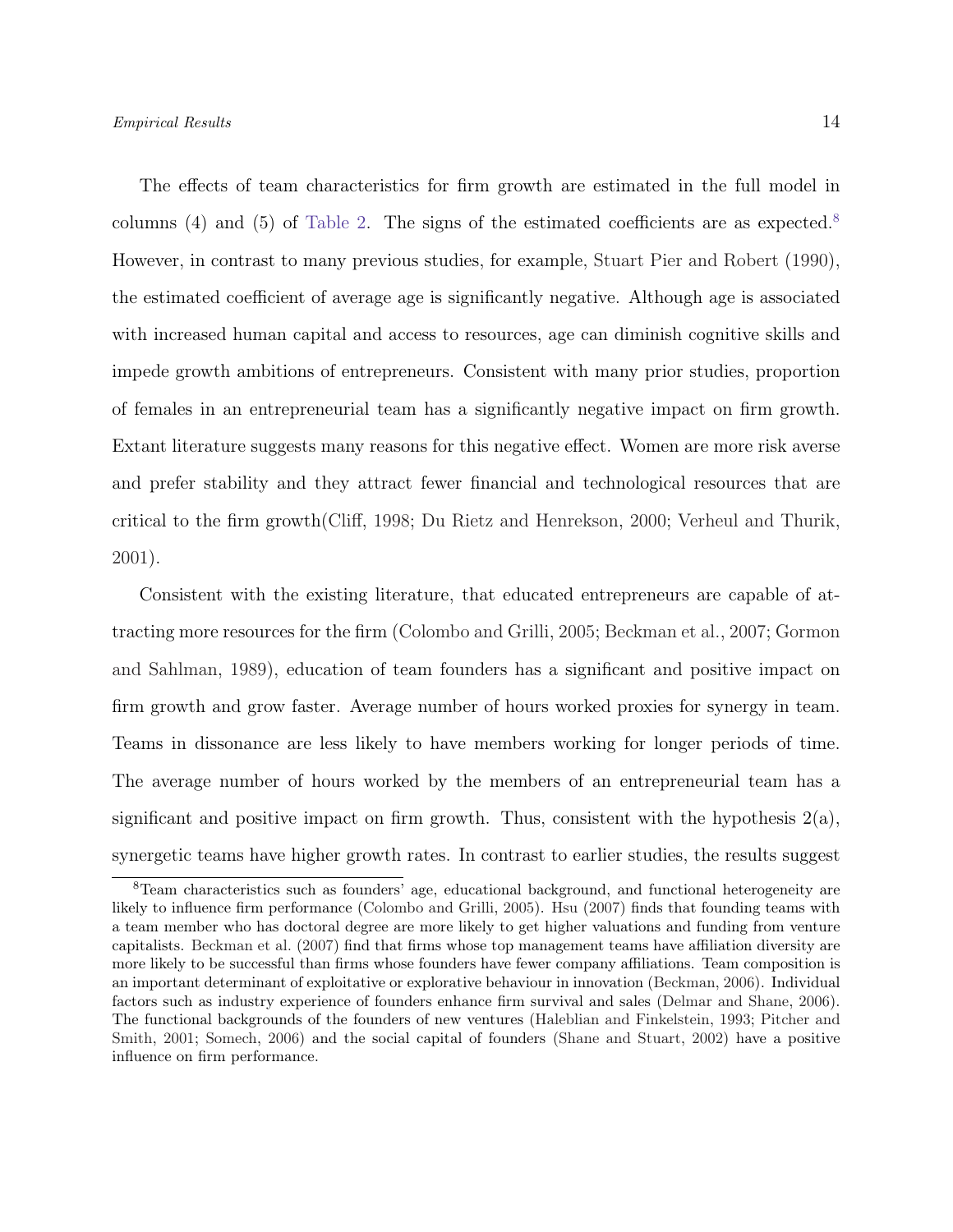that previous experience of team members does not have a significant effects on firm growth in the early phases of their formation. Furthermore, the effect of race is insignificant. Team heterogeneity measures based on these characteristics are all insignificant.<sup>[9](#page-14-0)</sup>

Insert [Table 3](#page-29-0) about here.

——————————————————-

——————————————————-

In [Table 3,](#page-29-0) the growth equation is re-estimated using an alternate measure of firm growth (given by growth of revenue over a two year period). The estimated coefficients are broadly consistent with the effects in [Table 2.](#page-28-0) In particular, while team size has a significant and positive coefficient, team size squared has a significant and negative impact on firm growth. Thus, the results are robust to alternate specifications.<sup>[10](#page-14-1)</sup>

Insert [Table 4](#page-30-0) about here.

——————————————————-

——————————————————-

The estimated results for the team member exit equation are presented in [Table 4.](#page-30-0) The dependent variable for these estimations is binary and takes value 1 if the entrepreneurial team had net exit of team members over a two year period after the start-up and 0 otherwise. Columns (1), (3), and (5) present the estimated coefficients of logistic regression, and columns (2), (4) and (6) present the marginal effects. Consistent with hypothesis 2(b), teamsize has a positive and significant impact on exit of founding team members from entrepreneurial teams in all the specifications suggesting that larger teams are more likely to experience net team exits.

<span id="page-14-1"></span><span id="page-14-0"></span><sup>&</sup>lt;sup>9</sup>These are not reported here for brevity reasons.

 $10$ For the estimations in Table 5.2, many firms are excluded from the estimations, as the dependent variable, growth in revenue has only 1500 observations.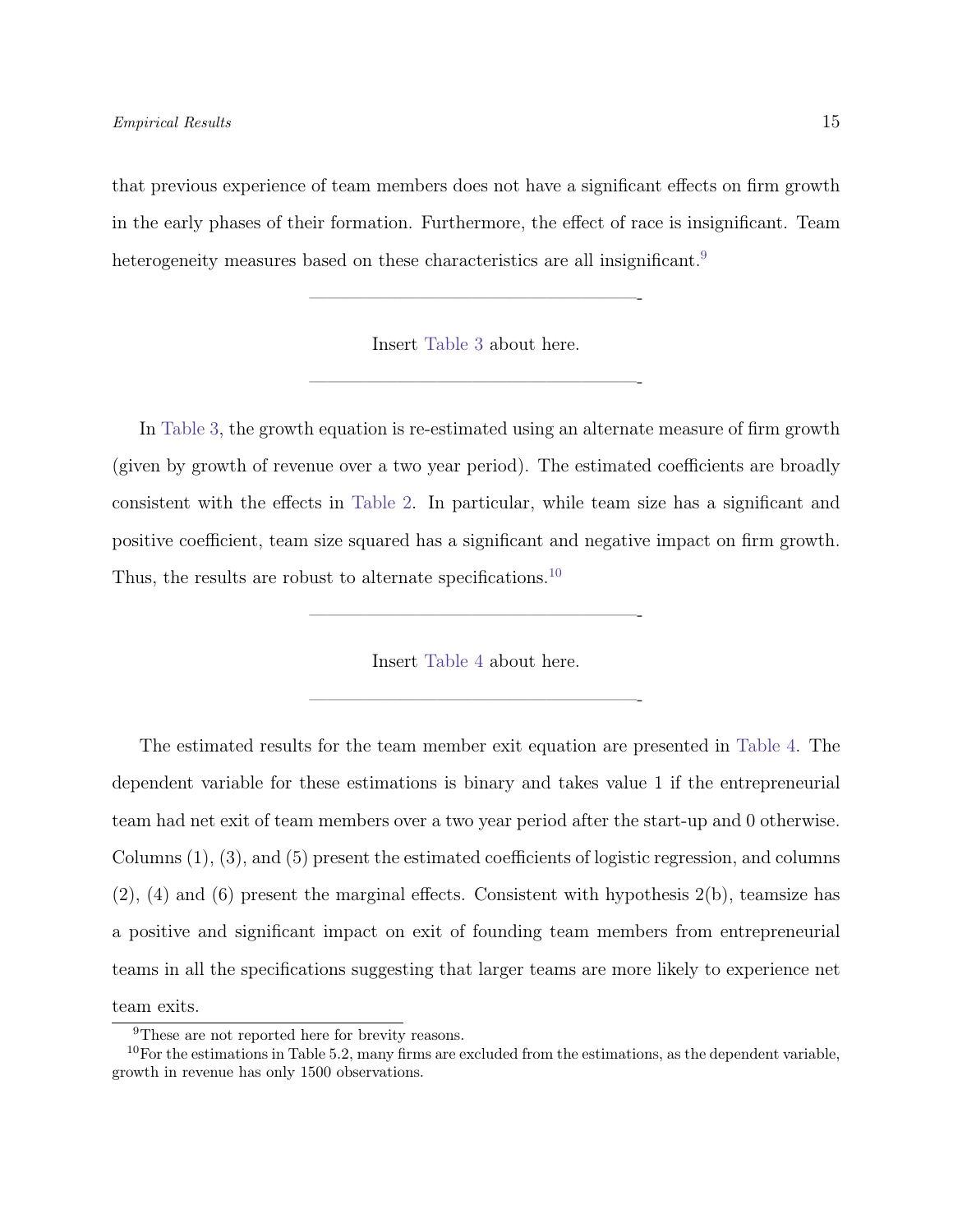The proxy for team synergy, average effort, measured by average hours worked by team members, has a significantly negative effect in columns  $(3)$ - $(5)$ . This supports hypothesis 2(b) that teams in synergy are less likely to experience exits. However, consistent with hypothesis 2(a), the proxy for dissonance, measured by the diversity of effort (hours worked by team members), has a significantly positive impact on exit of founders from entrepreneurial

teams suggesting the teams in dissonance are more likely to experience founder exits. As expected, ownership diversity has a significantly negative effect on team exits. Top management teams where ownership is concentrated have different routines compared to when ownership equally distributed. Entrepreneurial teams with a diverse ownership share will have lesser disagreements as team members have varied levels of control on firm strategy. However, in teams with similar ownership shares across team members, disagreements and conflicts are more likely to result as team members may disagree with one another when they have equal control on the firm.

Proportion of women in the team has a significant effect in the second model presented in columns (3) and (4) but the effect disappears when the team heterogeneity measures are introduced in columns (5) and (6). As the negative and significant coefficient on proportion of entrepreneurs with college degrees suggests, teams with more educated entrepreneurs are less likely to have founder exits. This may be because educated individuals have superior social skills that enable them to manage conflicts within the team.

The coefficient of high tech is significantly negative in the base model suggesting that teams in high-technology sectors are less likely to experience exits. However, the significance becomes weaker in the second model presented in columns (3) and (4), and vanishes in the full model presented in columns (5) and (6). All firm level variables are insignificant in the full model specified in columns  $(5)$  and  $(6)$  suggesting that for founder member exits, team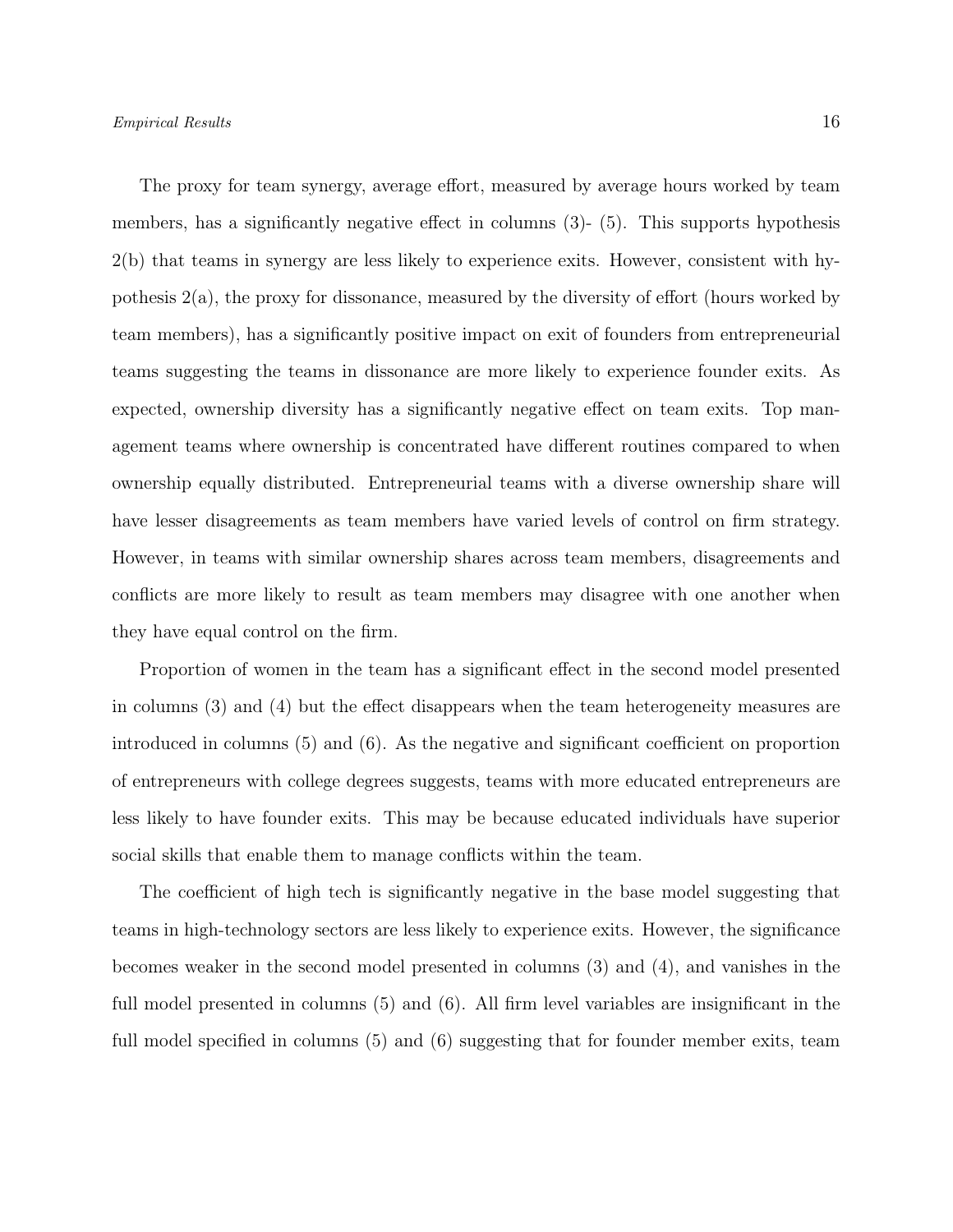characteristics play a more important role than firm characteristics.

Insert [Table 5](#page-32-0) about here.

——————————————————-

——————————————————-

The logistic estimations estimate the factors influencing exit of team members. However, the logistic regressions treat teams with net team entry and zero team turnover alike (both are coded as 0 exits). In order to disentangle the effects more precisely, a multinomial logistic regression model is estimated in [Table 5](#page-32-0) to examine the effects of the team size, and team characteristics of dissonance and synergy on team entry, team exit and team neutrality. The dependent variable, "team dynamics" assumes a value equal to 1 if the team had next exits over the two year period. If there was no change in the size of the team the dependent variable teamdynamics is coded as 2. The results of the multinomial estimations for team exit are broadly consistent with the logistic regression equations. The multinomial logit estimation further provides insights into factors shaping entry of team members into entrepreneurial teams. While teamsize does have a positive impact on team member exit, it has no effect on team entry.<sup>[11](#page-16-0)</sup> Team dissonance, measured by the diversity in hours worked has a significantly negative impact on team exits. Furthermore, it has a significantly negative impact on team entry, suggesting that firms in dissonance deter both exit and entry of team members. The measure of synergy, given by the average number of hours worked by team members has an insignificant relationship with exit but a significantly positive relationship with synergy. This result is consistent with the propositions in [Shrivastava and Rao](#page-22-3) [\(2010\)](#page-22-3)

<span id="page-16-0"></span><sup>&</sup>lt;sup>11</sup>This may be explained by the observation that majority of team entry occurs in solo entrepreneur firms, and the sample for the multinomial estimation is restricted to the teams that have at least two entrepreneurs at the first year of start-up. In logistic estimations of team entry on full samples (not reported here), teamsize has a significantly negative effect on team entry.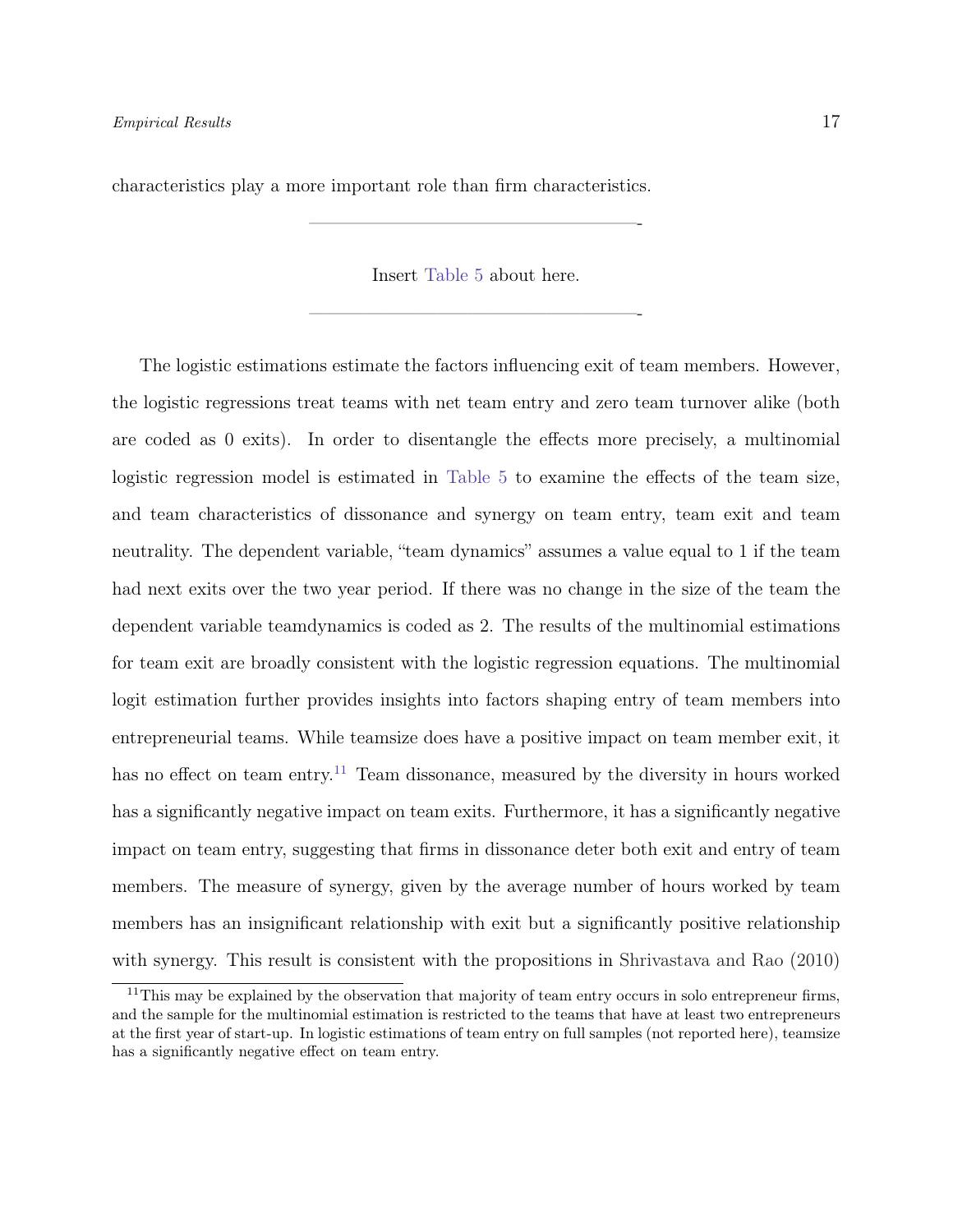and the hypotheses developed in this paper that teams in synergies are less likely to have spinoffs. Positive coefficient of the synergy measure suggests that teams in synergy attract new team members. Teams that have a higher proportion of women entrepreneurs are more likely to have zero turnover during the early periods of firm start-up and less likely to have entry, confirming that women prefer stability in workplace. A similar effect is observed for entrepreneurs with college degrees–teams with a higher proportion of highly educated entrepreneurs are less likely to have founder exits. Such teams are more likely to have a zero turnover.

# 5 Conclusion

Two broad theories have emerged with regard to the role of teams for firm performance first, a theory of team synergy and second, a theory of team dissonance. The synergy theory primarily focuses on the positive impact of team ownership on firm performance, and the dissonance theory cautions about the adverse effects of a large team size for productivity. This paper brings together these two strands of literature to examine the impact of teamsize on firm performance and exit of founding team members from entrepreneurial teams.

While the debate on the role of teamsize for firm performance continues to be inconclusive, the extant literature has rarely examined the role of teamsize and team synergy and dissonance for exit of team members from entrepreneurial teams. This article contributes to the extant literature by examining the role of teamsize and team characteristics of dissonance and synergy for exits from entrepreneurial teams using a novel dataset on entrepreneurial firms. The empirical findings presented here suggest that although team ownership has a positive impact on a variety of firm performance measures, the size of the entrepreneurial team has an inverted U shape relationship with these measures indicating the existence of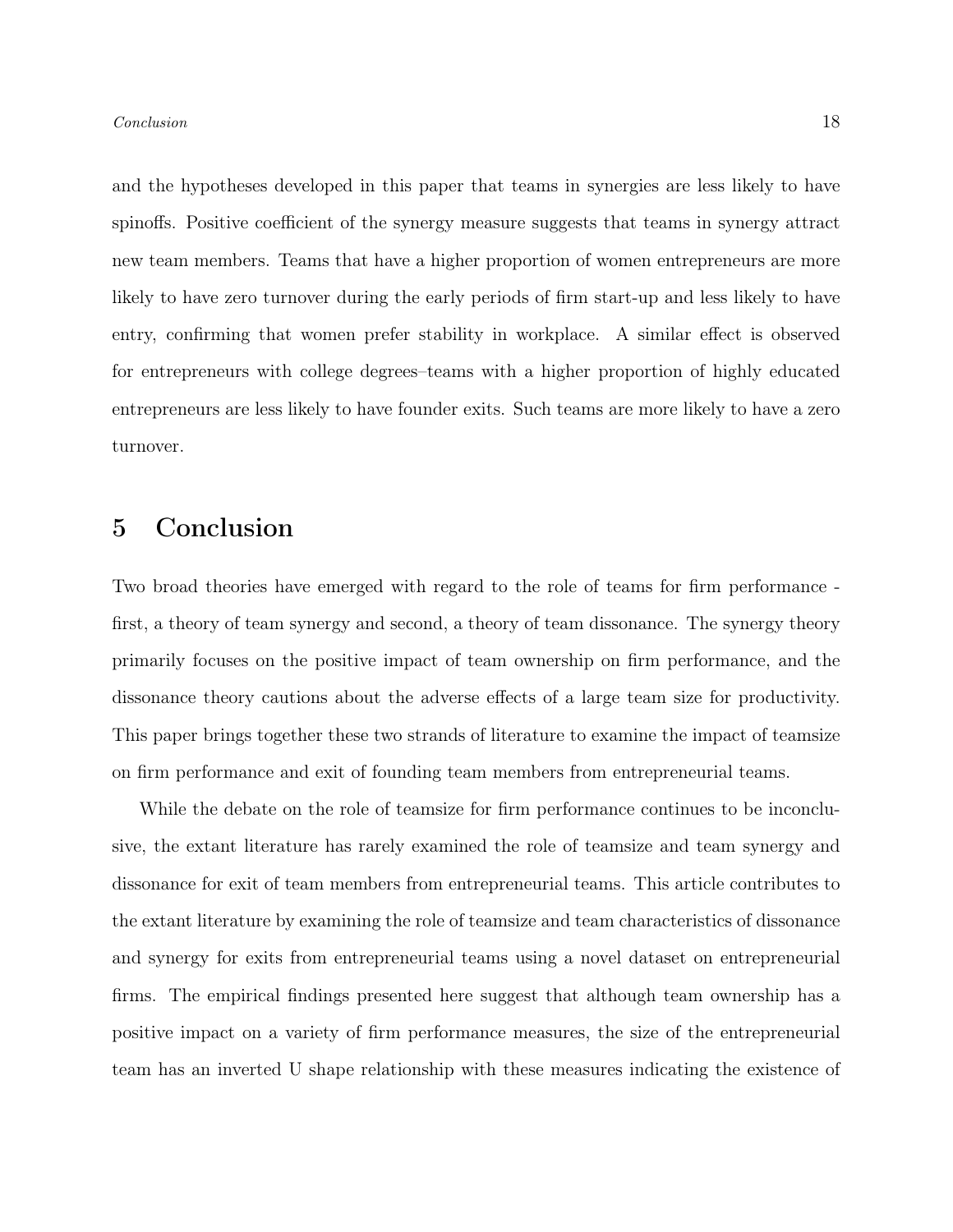### Conclusion 19

an optimal team size for entrepreneurial firms. The results show that teamsize has an inverted U shaped relationship with firm performance suggesting that teams of size larger than optimal team size under-perform. Further, large teams and teams in dissonance shed team members. Both dissonance and synergy have an impact on team member exits. We provide a compelling foundation for studying spinoffs from entrepreneurial teams in future work. Future research can extend this research to more dynamic settings.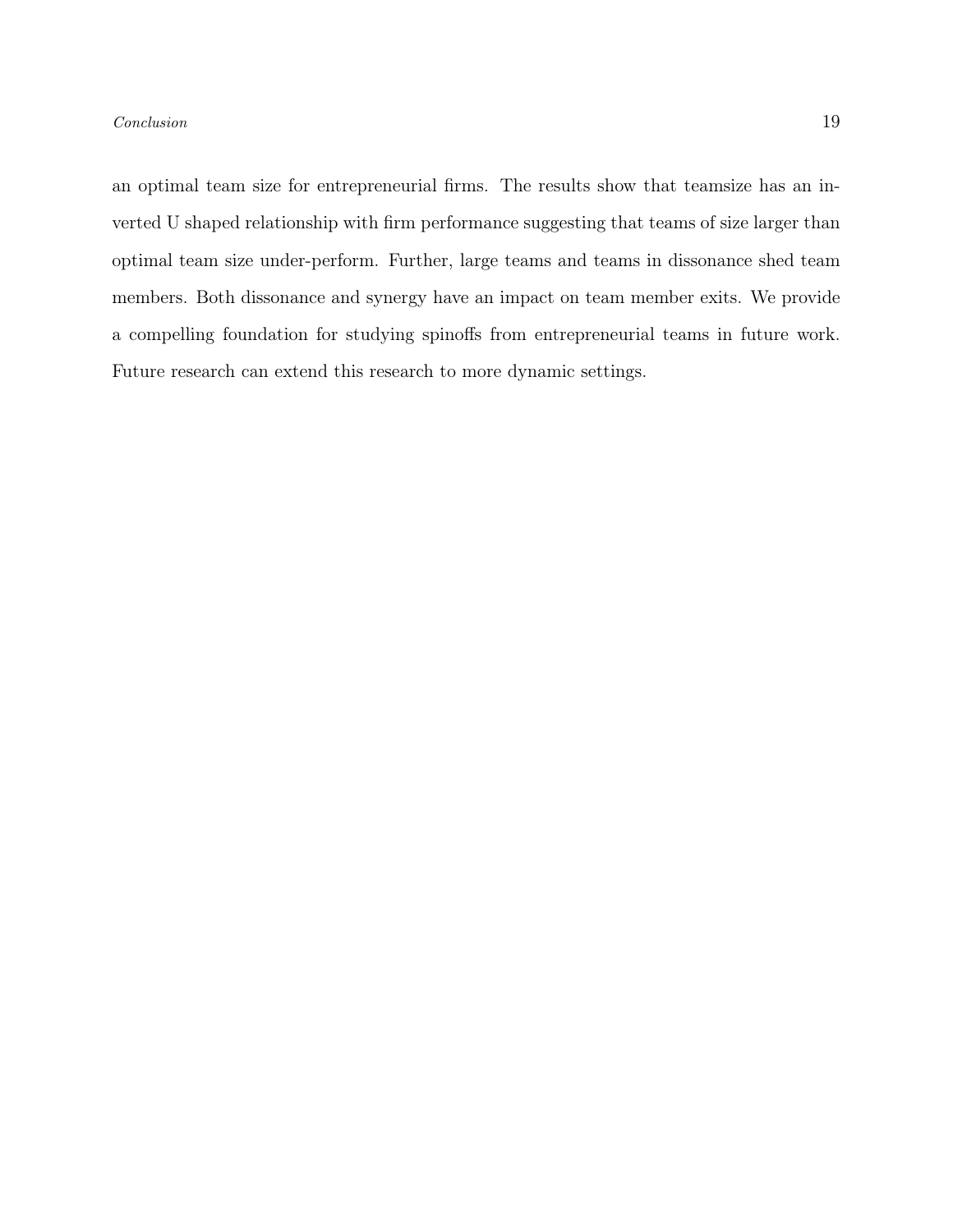# References

- <span id="page-19-1"></span>Alchian, A. and Demsetz, H. (1972). Production, information costs, and economic organization. The American Economic Review, pages 777–795.
- <span id="page-19-3"></span>Amason, A. and Sapienza, H. (1997). The effects of top management team size and interaction norms on cognitive and affective conflict. Journal of management, 23(4):495.
- <span id="page-19-0"></span>Audretsch, D. (1995). Innovation and Industry Evolution. MIT Press.
- <span id="page-19-8"></span>Backes-Gellner, U., Mohnen, A., and Werner, A. (2004). Team Size and Effort in Start-Up-Teams–Another Consequence of Free-Riding and Peer Pressure in Partnerships. Social Science Research Network.
- <span id="page-19-7"></span>Beckman, C. (2006). The influence of founding team company affiliations on firm behavior. Academy of Management Journal, 49(4):741–758.
- <span id="page-19-5"></span>Beckman, C., Burton, M., and O'Reilly, C. (2007). Early teams: The impact of team demography on VC financing and going public. Journal of Business Venturing, 22(2):147– 173.
- <span id="page-19-11"></span>Blau, P. (1977). Inequality and heterogeneity. New York: Free Press.
- <span id="page-19-9"></span>Bradner, E., Mark, G., and Hertel, T. (2003). Effects of team size on participation, awareness, and technology choice in geographically distributed teams. Proceedings of the 36th Hawaii International Conference on System Sciences.
- <span id="page-19-6"></span>Chandler, G. and Hanks, S. (1998). An investigation of new venture teams in emerging businesses. Frontiers of entrepreneurship research, pages 318–330.
- <span id="page-19-2"></span>Chowdhury, S. (2005). Demographic diversity for building an effective entrepreneurial team: is it important? Journal of Business Venturing, 20(6):727–746.
- <span id="page-19-13"></span>Cliff, J. (1998). Does one size fit all? Exploring the relationship between attitudes towards growth, gender, and business size. Journal of Business Venturing, 13(6):523–542.
- <span id="page-19-12"></span>Coad, A. (2009). The growth of firms: A survey of theories and empirical evidence. Edward Elgar Publishing.
- <span id="page-19-10"></span>Colombo, M., Delmastro, M., and Grilli, L. (2004). Entrepreneurs' human capital and the start-up size of new technology-based firms. International Journal of Industrial Organization, 22(8-9):1183–1211.
- <span id="page-19-4"></span>Colombo, M. and Grilli, L. (2005). Founders' human capital and the growth of new technology-based firms: A competence-based view. Research Policy, 34(6):795–816.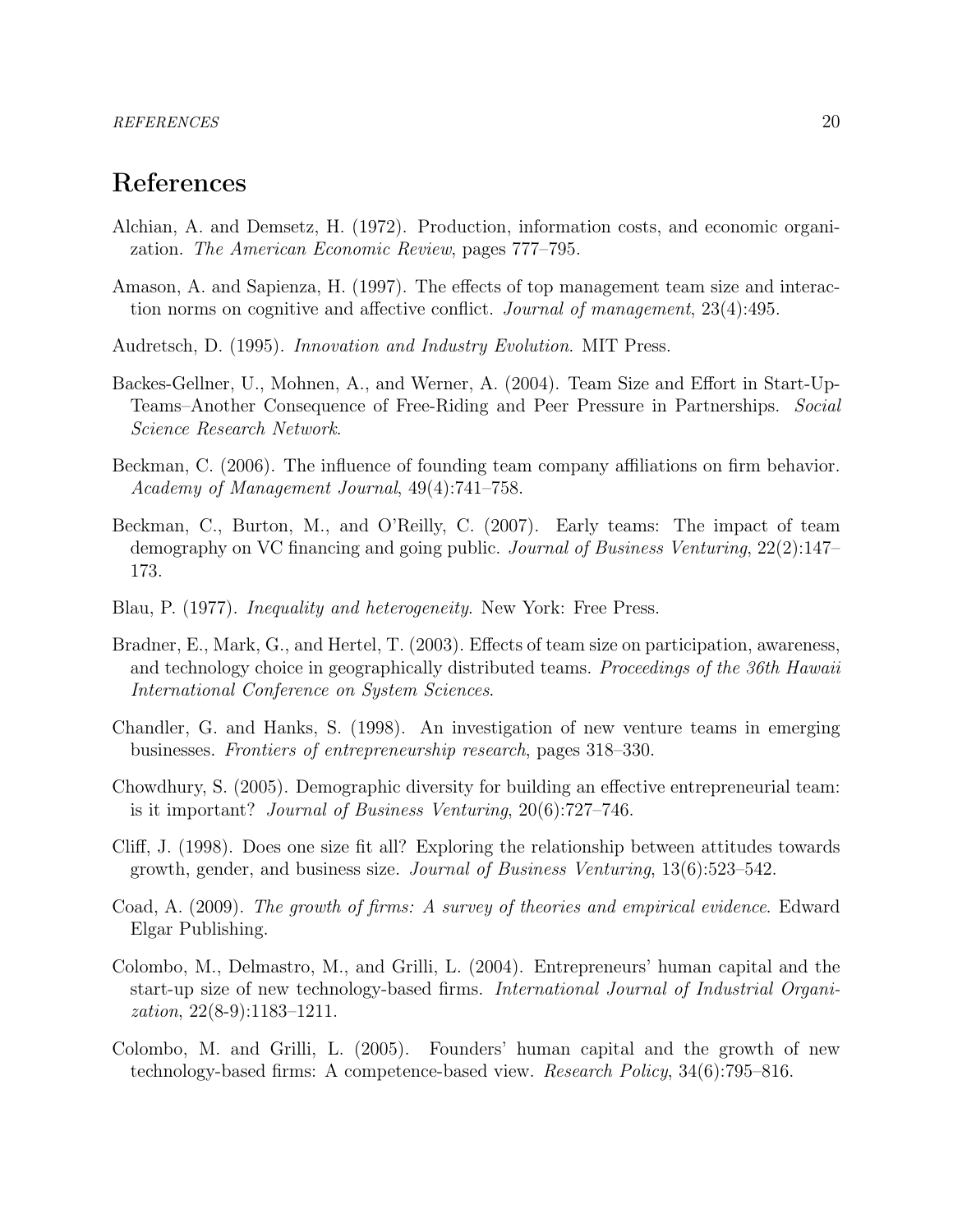- <span id="page-20-6"></span>Cooper, A. (1985). The role of incubator organizations in the founding of growth-oriented firms. Journal of Business Venturing, 1(1):75–86.
- <span id="page-20-2"></span>Cooper, A. and Bruno, A. (1977). Success among high-technology firms. Business Horizons,  $20(2):16-22.$
- <span id="page-20-4"></span>Cooper, A. and Daily, C. (2000). Entrepreneurial teams. Entrepreneurship, 1997:127–150.
- <span id="page-20-5"></span>D'Aveni, R. (1990). Top managerial prestige and organizational bankruptcy. *Organization* Science, 1(2):121–142.
- <span id="page-20-10"></span>Del Monte, A. and Papagni, E. (2003). R&D and the growth of firms: empirical analysis of a panel of Italian firms<sup>\*</sup> 1. Research policy,  $32(6):1003-1014$ .
- <span id="page-20-13"></span>Delmar, F. and Shane, S. (2006). Does experience matter? The effect of founding team experience on the survival and sales of newly founded ventures. *Strategic Organization*, 4(3):215.
- <span id="page-20-8"></span>DesRoches, D., Robb, A., and Mulcahy, T. M. (2010). Kauffman Firm Survey (KFS) - Baseline/First/Second/Third/Fourth Follow-Ups: Study Metadata Documentation (April 12, 2010).
- <span id="page-20-11"></span>Du Rietz, A. and Henrekson, M. (2000). Testing the female underperformance hypothesis. Small Business Economics, 14(1):1–10.
- <span id="page-20-1"></span>Eisenhardt, K. and Schoonhoven, C. (1990). Organizational growth: Linking founding team, strategy, environment, and growth among US semiconductor ventures, 1978-1988. Administrative Science Quarterly, 35(3):504–529.
- <span id="page-20-9"></span>Feeser, H. and Willard, G. (1990). Founding strategy and performance: A comparison of high and low growth high tech firms. *Strategic Management Journal*, 11(2):87–98.
- <span id="page-20-3"></span>Feeser, H. and Willard, G. (2006). Founding strategy and performance: A comparison of high and low growth high tech firms. Strategic Management Journal, 11(2):87–98.
- <span id="page-20-0"></span>Finkelstein, S. and Hambrick, D. (1990). Top-management-team tenure and organizational outcomes: The moderating role of managerial discretion. Administrative Science Quarterly,  $35(3):484-503$ .
- <span id="page-20-7"></span>Gimeno, J., Folta, T., Cooper, A., and Woo, C. (1997). Survival of the Fittest? Entrepreneurial Human Capital and the Persistence of Underperforming Firms. Administrative Science Quarterly, 42(4).
- <span id="page-20-12"></span>Gormon, M. and Sahlman, W. (1989). What do venture capitalists do? *Journal of Business* Venturing, pages 231–248.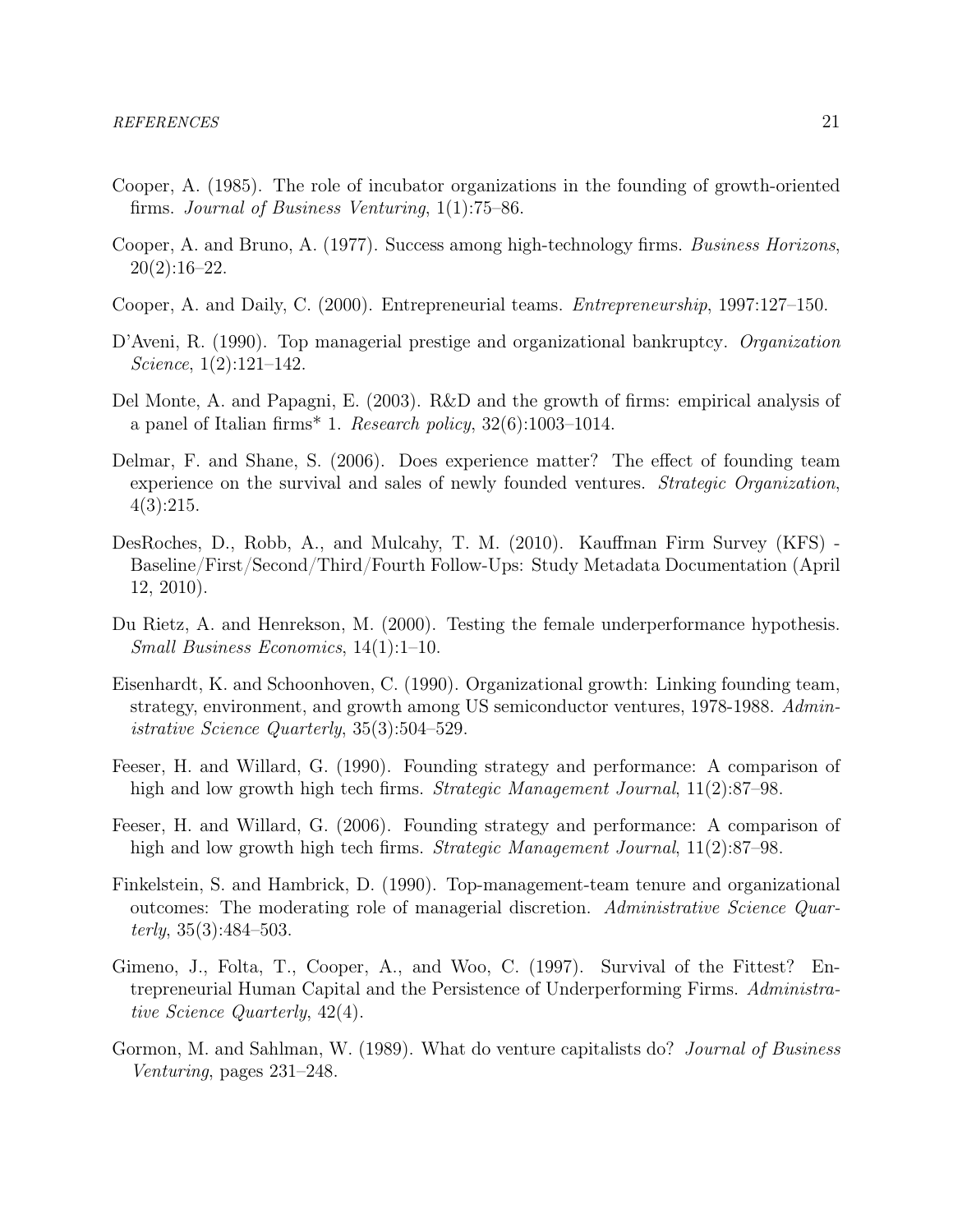- <span id="page-21-4"></span>Haleblian, J. and Finkelstein, S. (1993). Top management team size, CEO dominance, and firm performance: The moderating roles of environmental turbulence and discretion. Academy of Management Journal, 36(4):844–863.
- <span id="page-21-5"></span>Hambrick, D., Cho, T., and Chen, M. (1996). The influence of top management team heterogeneity on firms' competitive moves. Administrative Science Quarterly, 41(4).
- <span id="page-21-8"></span>Hambrick, D. and D'Aveni, R. (1992). Top team deterioration as part of the downward spiral of large corporate bankruptcies. Management Science, 38(10):1445–1466.
- <span id="page-21-10"></span>Hambrick, D. and Mason, P. (1984). Upper echelons: The organization as a reflection of its top managers. Academy of management review, 9(2):193–206.
- <span id="page-21-2"></span>Hamilton, B., Nickerson, J., and Owan, H. (2003). Team incentives and worker heterogeneity: An empirical analysis of the impact of teams on productivity and participation. *Journal* of Political Economy, 111(3).
- <span id="page-21-12"></span>Hsu, D. (2007). Experienced entrepreneurial founders, organizational capital, and venture capital funding. Research Policy, 36(5):722–741.
- <span id="page-21-7"></span>Iaquinto, A. and Fredrickson, J. (1998). Top management team agreement about the strategic decision process: A test of some of its determinants and consequences. Strategic Management Journal, 18(1):63–75.
- <span id="page-21-11"></span>Jackson, S., Brett, J., Sessa, V., Cooper, D., Julin, J., and Peyronnin, K. (1991). Some differences make a difference: Individual dissimilarity and group heterogeneity as correlates of recruitment, promotions, and turnover. Journal of Applied Psychology, 76(5):675–689.
- <span id="page-21-0"></span>Jones, B. (2009). The burden of knowledge and the death of the renaissance man: Is innovation getting harder? Review of Economic Studies, 76(1):283–317.
- <span id="page-21-3"></span>Keeley, R. and Roure, J. (1990). Management, strategy, and industry structure as influences on the success of new firms: A structural model. Management Science, pages 1256–1267.
- <span id="page-21-9"></span>Kremer, M. (1993). The O-ring theory of economic development. The Quarterly Journal of Economics, 108(3):551–575.
- <span id="page-21-1"></span>Lazear, E. P. (1998). Personnel Economics for Managers. New York:Wiley.
- <span id="page-21-6"></span>Liang, P., Rajan, M., and Ray, K. (2008). Optimal team size and monitoring in organizations. Accounting Review, 83(3):789.
- <span id="page-21-13"></span>Pitcher, P. and Smith, A. (2001). Top management team heterogeneity: Personality, power, and proxies. Organization Science, 12(1):1–18.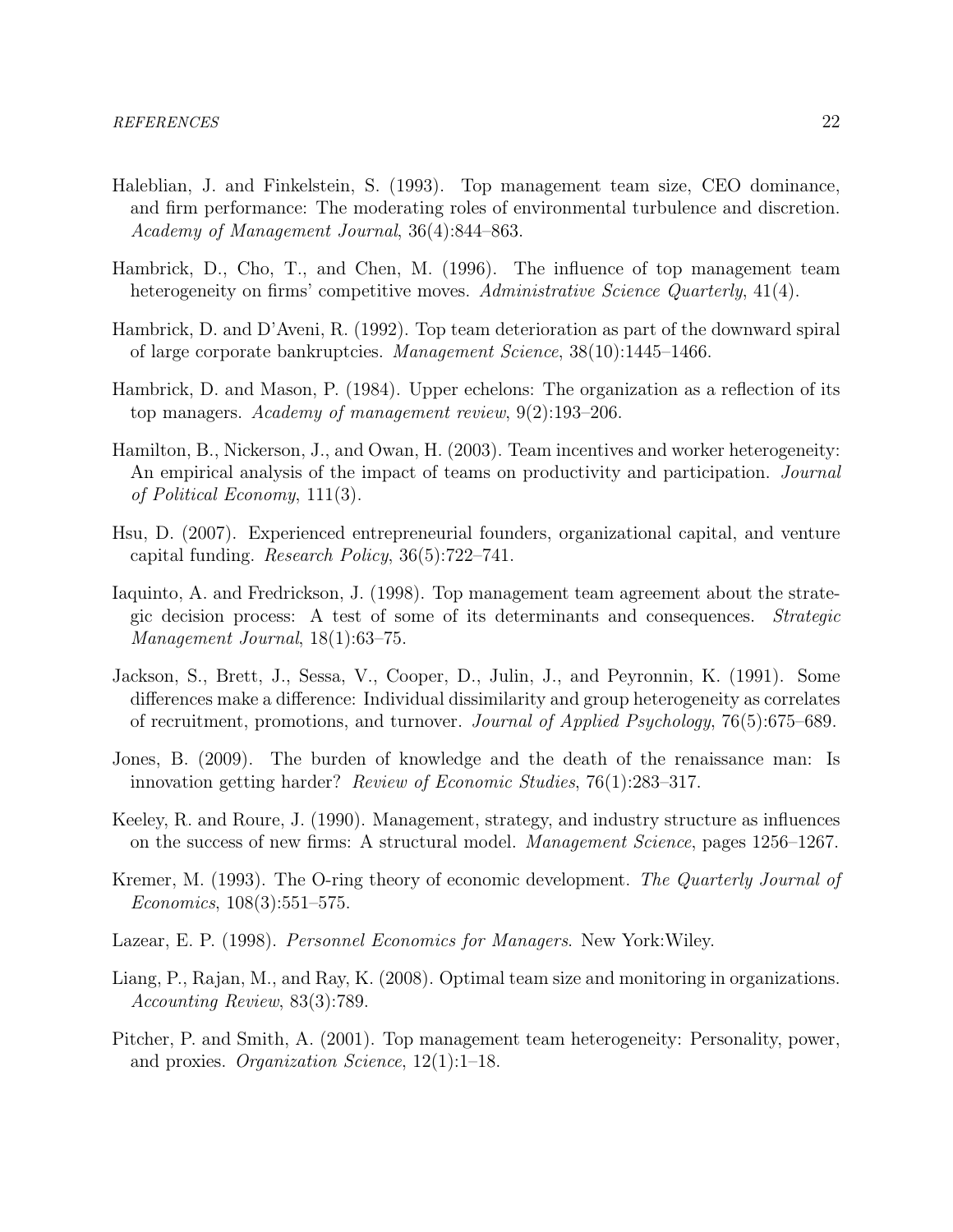- <span id="page-22-11"></span>Riahi-Belkaoui, A. (2003). Intellectual capital and firm performance of US multinational firms. Journal of Intellectual Capital, 4(2):215–226.
- <span id="page-22-7"></span>Roberts, E. (1991). Entrepreneurs in high technology: Lessons from MIT and beyond. Oxford University Press New York.
- <span id="page-22-0"></span>Rose, D. (2002). Marginal productivity analysis in teams. Journal of Economic Behavior and Organization, 48(4):355–363.
- <span id="page-22-5"></span>Sanders, W. and Carpenter, M. (1998). Internationalization and firm governance: The roles of CEO compensation, top team composition, and board structure. Academy of Management Journal, 41(2):158–178.
- <span id="page-22-13"></span>Shane, S. and Stuart, T. (2002). Organizational endowments and the performance of university start-ups. Management Science, 48(1):154–170.
- <span id="page-22-3"></span>Shrivastava, M. and Rao, T. (2010). Organizational Synergies, Dissonance, and Spinoffs. Available at SSRN, Social Science Research Network.
- <span id="page-22-10"></span>Smith, N., Smith, V., and Verner, M. (2006). Do women in top management affect firm performance? A panel study of 2,500 Danish firms. International Journal of Productivity and Performance Management, 55(7):569–593.
- <span id="page-22-1"></span>Somech, A. (2006). The effects of leadership style and team process on performance and innovation in functionally heterogeneous teams. Journal of Management, 32(1):132.
- <span id="page-22-9"></span>Stuart Pier, A. and Robert, W. (1990). Impact of entrepreneurial and management experience on early performance. Journal of Business Venturing, 5(3):151–162.
- <span id="page-22-6"></span>Teece, D. (1982). Towards an economic theory of the multiproduct firm. Journal of Economic Behavior  $\mathcal B$  Organization, 3(1):39–63.
- <span id="page-22-4"></span>Ucbasaran, D., Lockett, A., Wright, M., and Westhead, P. (2003). Entrepreneurial founder teams: Factors associated with member entry and exit. Entrepreneurship Theory and Practice, 28(2):107–128.
- <span id="page-22-12"></span>Verheul, I. and Thurik, R. (2001). Start-Up Capital:" Does Gender Matter?". Small Business Economics, 16(4):329–346.
- <span id="page-22-8"></span>Watson, W., Stewart, W., et al. (2003). The effects of human capital, organizational demography, and interpersonal processes on venture partner perceptions of firm profit and growth. Journal of Business Venturing, 18(2):145–164.
- <span id="page-22-2"></span>West, M. and Anderson, N. (1996). Innovation in top management teams. *Journal of Applied* Psychology, 81(6):680–693.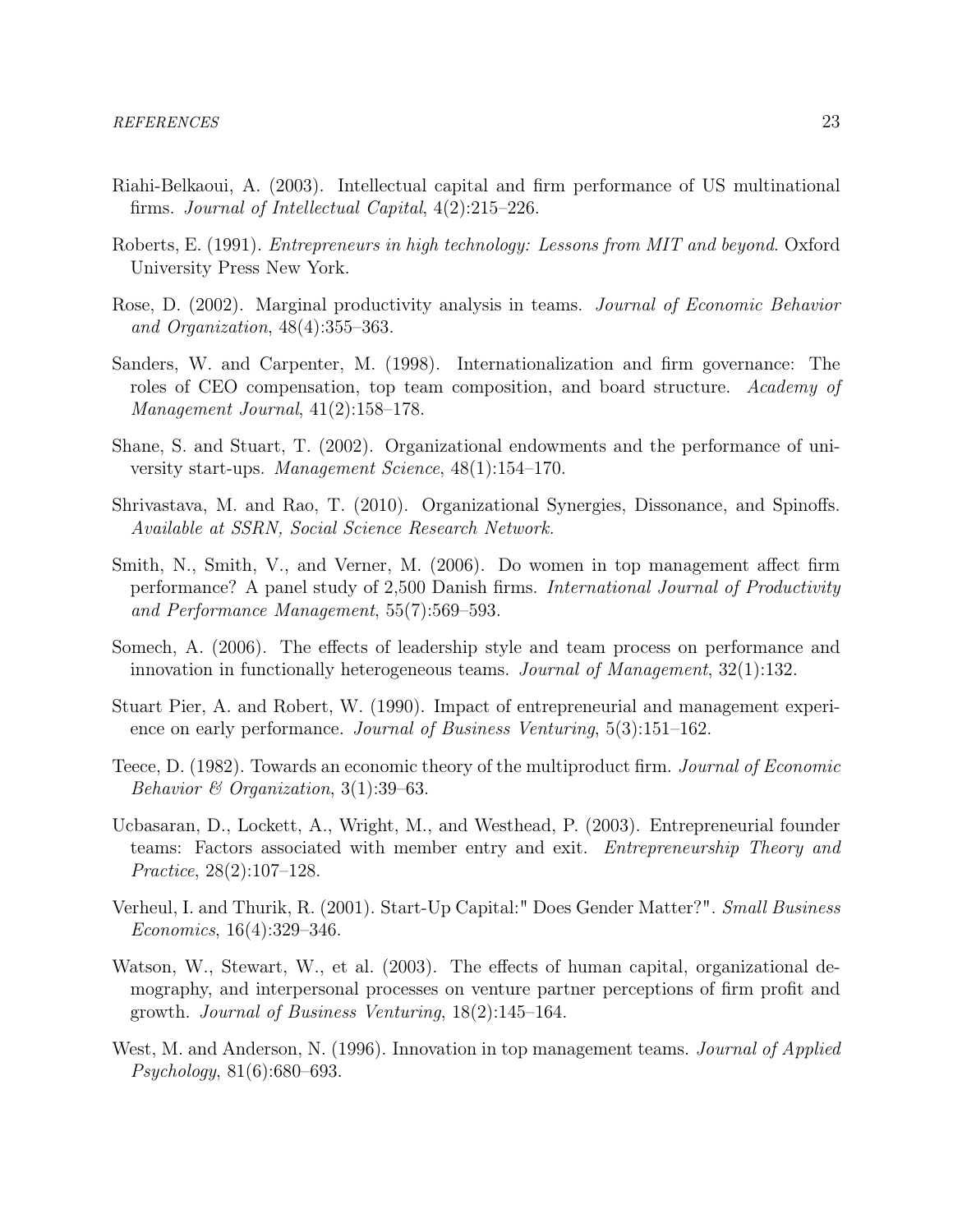- <span id="page-23-0"></span>Wuchty, S., Jones, B., and Uzzi, B. (2007). The increasing dominance of teams in production of knowledge. Science, 316(5827):1036.
- <span id="page-23-1"></span>Zucker, L., Darby, M., and Brewer, M. (1998). Intellectual human capital and the birth of US biotechnology enterprises. The American Economic Review, 88(1):290–306.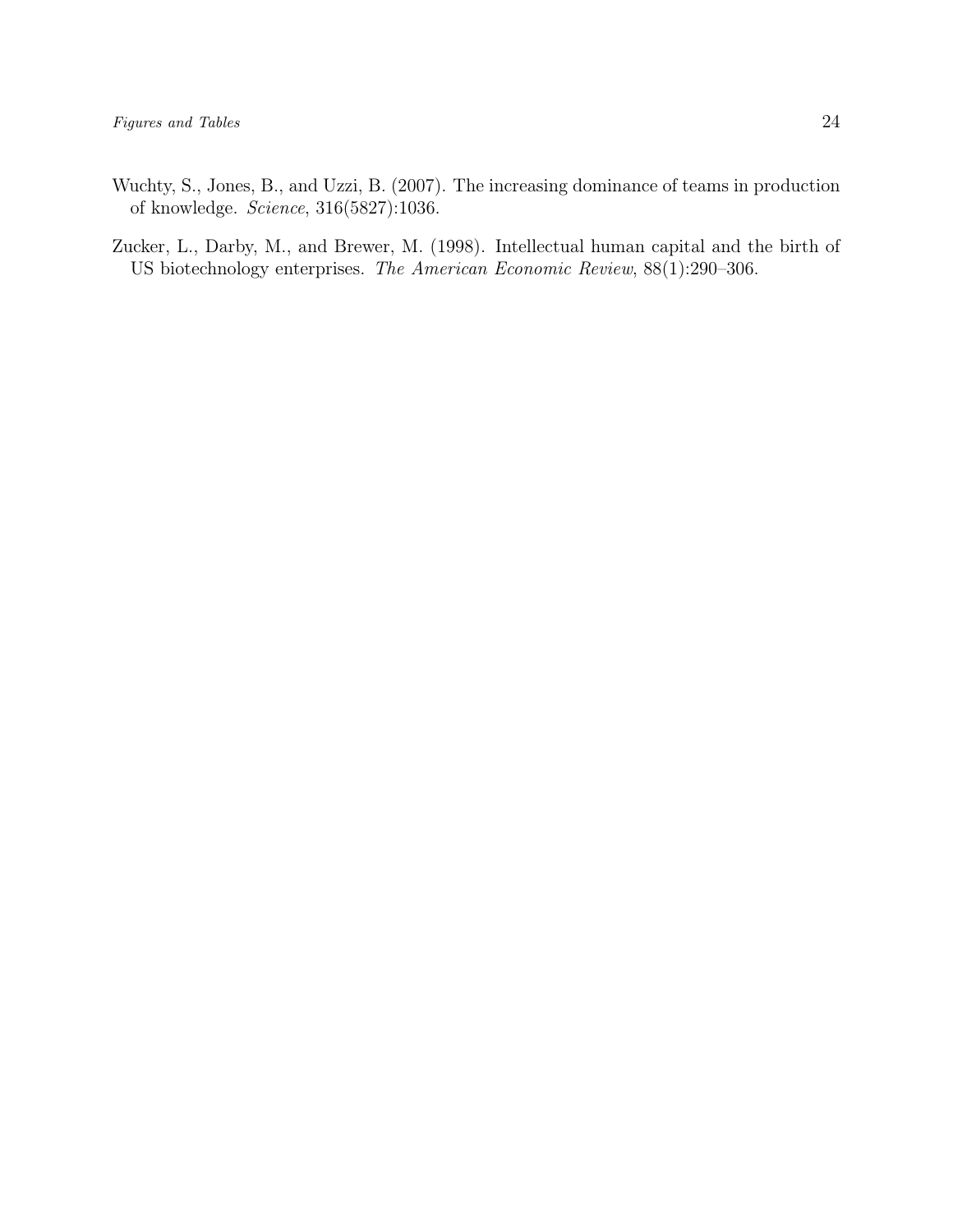

<span id="page-24-0"></span>Figure 1: Growth  $(t+1, t)$  and Teamsize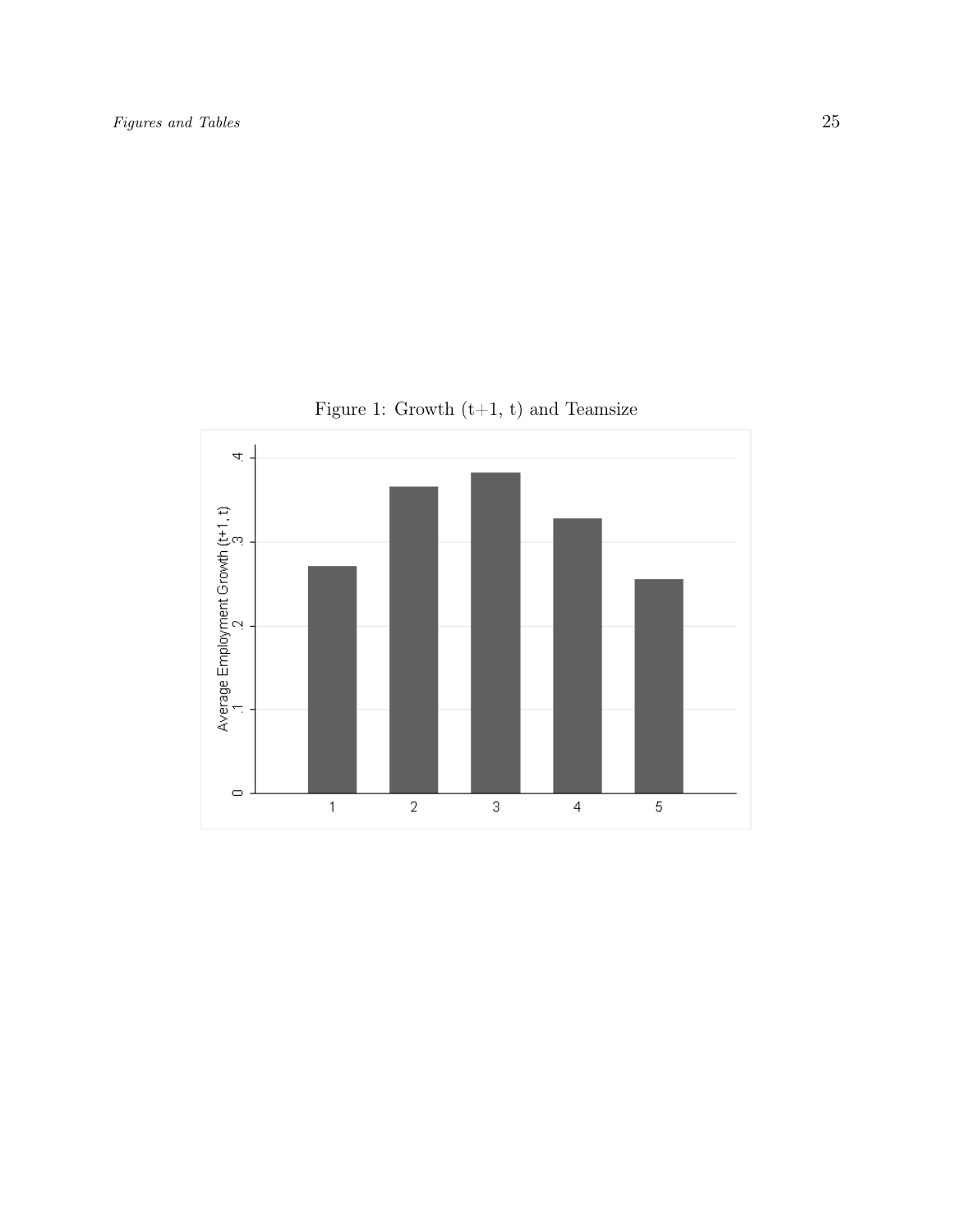

<span id="page-25-0"></span>Figure 2: Growth (t+2, t) and Teamsize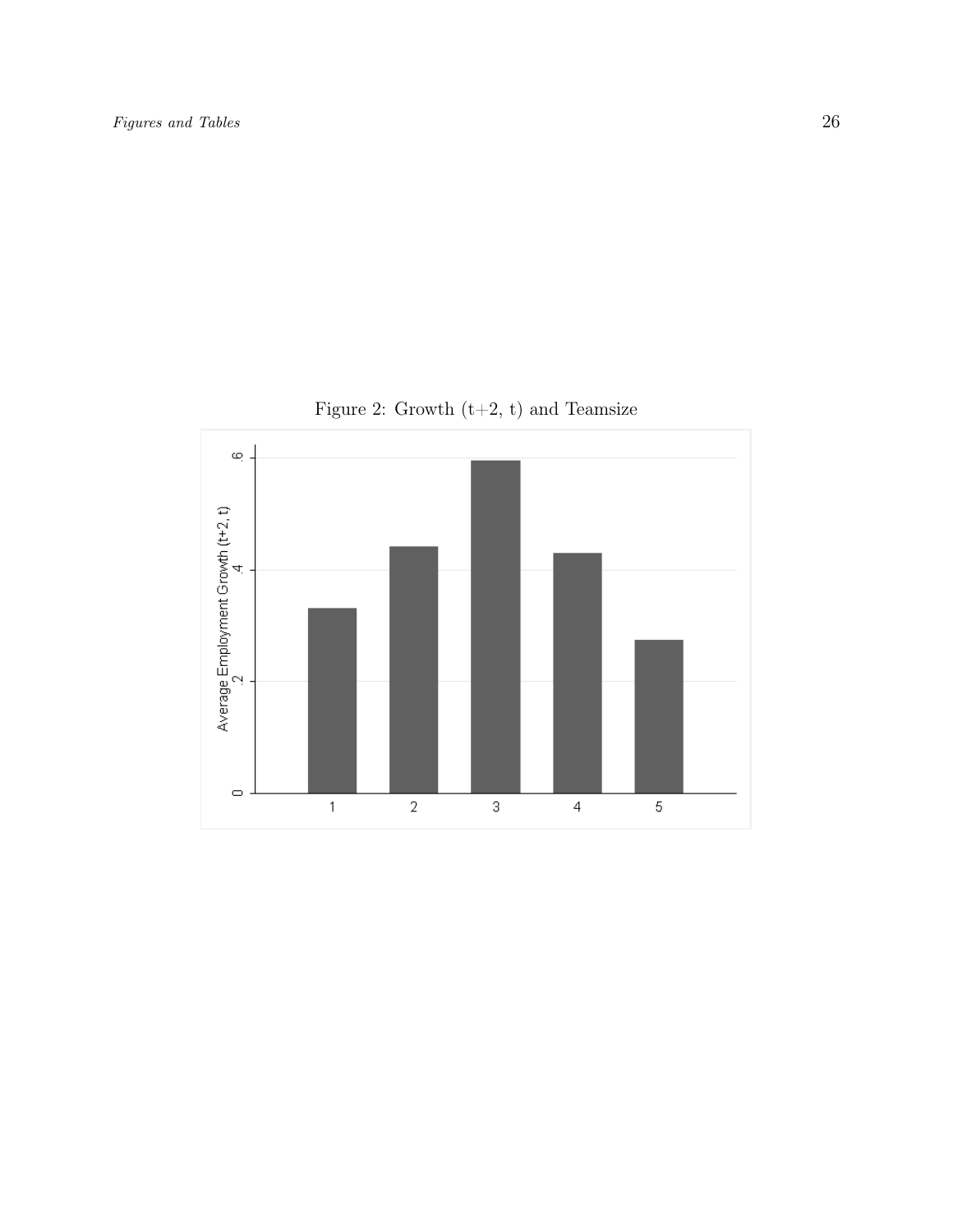

<span id="page-26-0"></span>Figure 3: Turnover  $(t+2, t)$  and Teamsize

<span id="page-26-1"></span>

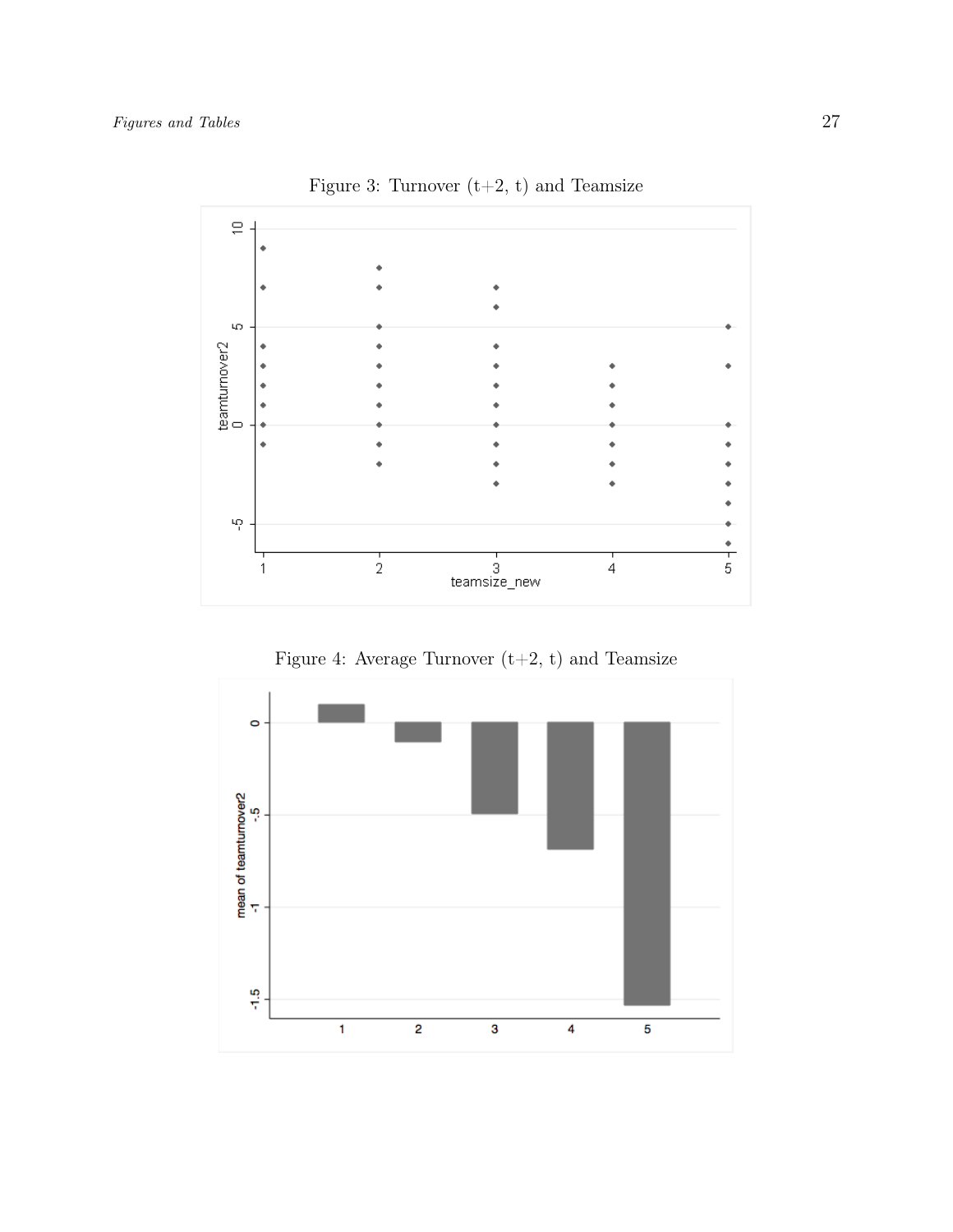<span id="page-27-0"></span>Table 1: Summary Statistics

| Employment Growth $(t+2, t)$ | 3320 | .3720365 | .765836  | $-2.876386$    | 4.795791       |
|------------------------------|------|----------|----------|----------------|----------------|
| Revenue Growth $(t+2, t)$    | 1532 | 1.008677 | 1.549933 | $-6.907755$    | 13.12236       |
| Teamsize (All firms)         | 4876 | 1.410582 | .7266381 | $\mathbf{1}$   | $\overline{7}$ |
| Teamsize (Only Teams)        | 1524 | 2.313648 | .7092282 | $\overline{2}$ | $\overline{7}$ |
| Log (Employment)             | 4782 | .5542046 | .810091  | $\overline{0}$ | 5.111988       |
| High Tech                    | 4884 | .1425061 | .3496043 | $\overline{0}$ | 1              |
| Intel. Property              | 4884 | .2119165 | .4087078 | $\theta$       | $\mathbf{1}$   |
| Homebased                    | 4878 | .5065601 | .5000082 | $\overline{0}$ | $\mathbf{1}$   |
| R and D                      | 4865 | .2141829 | .4102965 | $\overline{0}$ | $\mathbf{1}$   |
| Avg. Age                     | 4832 | 44.7265  | 10.3657  | 17             | 87             |
| Prop. Female                 | 4878 | .2738076 | .4037407 | $\overline{0}$ | $\mathbf{1}$   |
| Prop. College                | 4875 | .5104249 | .4769372 | $\theta$       | $\mathbf{1}$   |
| Prop. Some College           | 4875 | .3542271 | .4499313 | $\overline{0}$ | $\mathbf{1}$   |
| Average Experience           | 4871 | 12.35658 | 10.01321 | $\theta$       | 60             |
| Avg. Hours Worked            | 4798 | 40.63816 | 23.02989 | $\theta$       | 120            |
| Avg. Buss. Owned             | 4871 | .9351311 | 2.228059 | $\overline{0}$ | 65             |
| Prop. Black                  | 4810 | .0842238 | .2738091 | $\theta$       | $\mathbf{1}$   |
| Prop. Asian                  | 4810 | .0407138 | .1904053 | $\theta$       | $\mathbf{1}$   |
| Age Diversity                | 4832 | .2311859 | .8438673 | $\overline{0}$ | 12.05645       |
| Gender Diversity             | 4878 | .0717277 | .173266  | $\theta$       | 0.5            |
| <b>Education Diversity</b>   | 4875 | .0629023 | .1648445 | $\theta$       | 0.6666666      |
| Racial Diversity             | 4810 | .021405  | .100684  | $\overline{0}$ | 0.6666666      |
| Other Business Diversity     | 4871 | .0652051 | .1683166 | $\overline{0}$ | 0.6666666      |
| <b>Experience Diversity</b>  | 4871 | .0784376 | .181213  | $\overline{0}$ | 0.6666666      |
| Ownership Diversity          | 4850 | .2244824 | .3879486 | $\overline{0}$ | $\mathbf{1}$   |
| Hours Worked Diversity       | 4798 | .1767544 | .3381261 | $\overline{0}$ | 1              |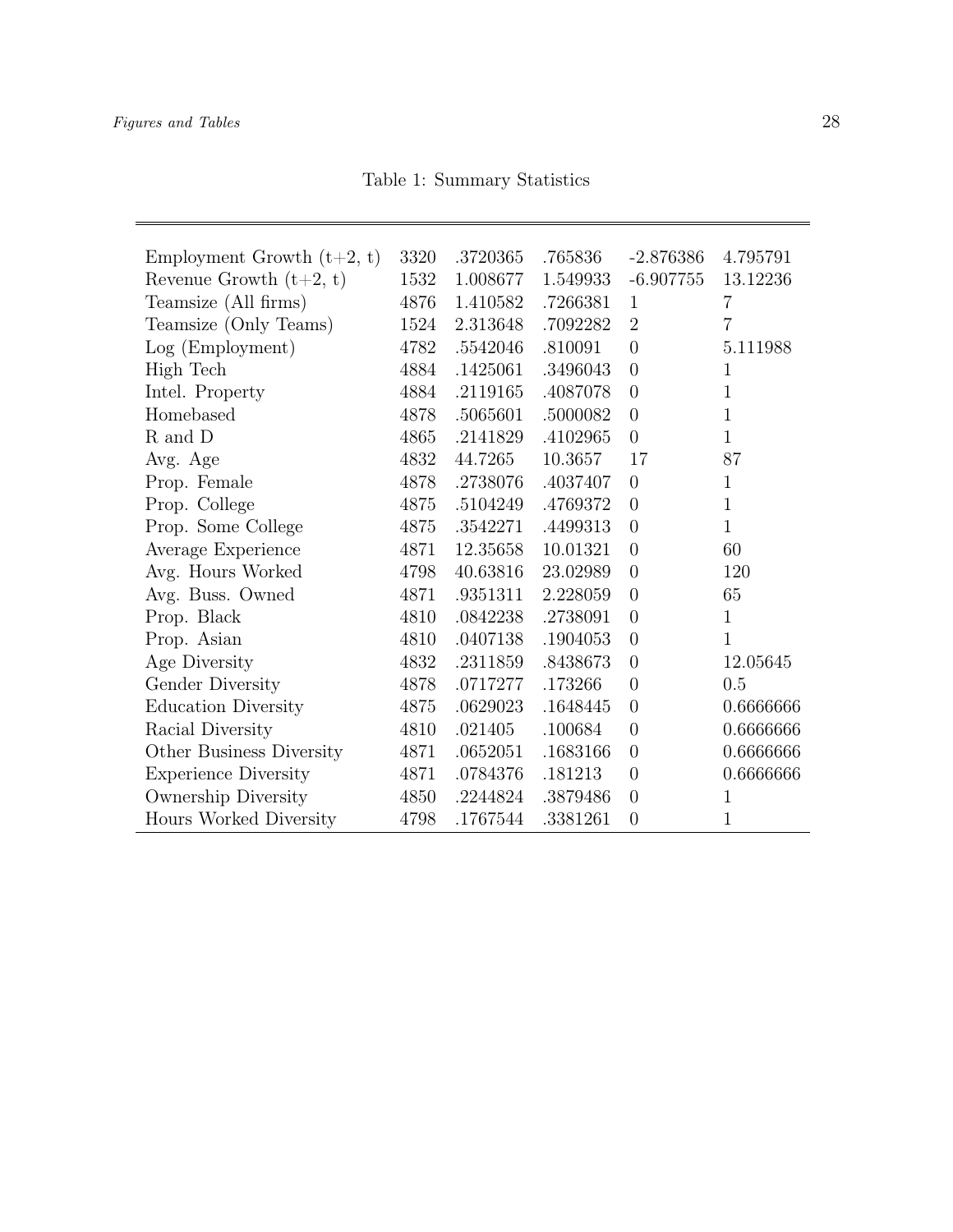| Teamsize                  | $0.288***$     | $0.285***$             | $0.262***$             | $0.317***$               | $0.418***$        |
|---------------------------|----------------|------------------------|------------------------|--------------------------|-------------------|
|                           | (0.0589)       | (0.0591)               | (0.0592)               | (0.0579)                 | (0.0968)          |
| Teamsize Square           | $-0.0438***$   | $-0.0437***$           | $-0.0430***$           | $-0.0471***$             | $-0.0632***$      |
|                           | (0.0113)       | (0.0114)               | (0.0117)               | (0.0110)                 | (0.0150)          |
| Log (Employees)           | $-0.252***$    | $-0.254***$            | $-0.300***$            | $-0.324***$              | $-0.320***$       |
|                           | (0.0184)       |                        |                        |                          | (0.0214)          |
|                           |                | (0.0185)<br>$0.191***$ | (0.0207)<br>$0.174***$ | (0.0215)<br>$0.186***$   | $0.180***$        |
| High Tech                 |                |                        |                        |                          |                   |
|                           |                | (0.0424)<br>0.0345     | (0.0417)               | (0.0419)                 | (0.0421)          |
| Intel. Property           |                |                        | 0.0246                 | $-0.0100$                | $-0.0134$         |
|                           |                | (0.0365)               | (0.0361)               | (0.0367)                 | (0.0372)          |
| Homebased                 |                |                        | $-0.274***$            | $-0.226***$              | $-0.224***$       |
|                           |                |                        | (0.0330)               | (0.0334)                 | (0.0335)          |
| R and D                   |                |                        | 0.00724                | $-0.0305$                | $-0.0239$         |
|                           |                |                        | (0.0383)               | (0.0383)                 | (0.0385)          |
| Avg. Age                  |                |                        |                        | $-0.00953***$            | $-0.00928***$     |
|                           |                |                        |                        | (0.00151)                | (0.00151)         |
| Prop. Female              |                |                        |                        | $-0.0986***$             | $-0.0894**$       |
|                           |                |                        |                        | (0.0364)                 | (0.0373)          |
| Prop. College             |                |                        |                        | $0.0776*$                | $0.0794*$         |
|                           |                |                        |                        | (0.0443)                 | (0.0452)          |
| Prop. Some College        |                |                        |                        | 0.00300                  | 0.00530           |
|                           |                |                        |                        | (0.0462)                 | (0.0463)          |
| Average Experience        |                |                        |                        | $0.00592***$             | $0.00562***$      |
|                           |                |                        |                        | (0.00151)                | (0.00151)         |
| Avg. Hours Worked         |                |                        |                        | $0.00386^{\ast\ast\ast}$ | $0.00375^{***}\,$ |
|                           |                |                        |                        | (0.000718)               | (0.000723)        |
| Avg. Buss. Owned          |                |                        |                        | 0.00956                  | 0.00967           |
|                           |                |                        |                        | (0.00892)                | (0.00902)         |
| Prop. Black               |                |                        |                        | 0.0761                   | 0.0694            |
|                           |                |                        |                        | (0.0550)                 | (0.0549)          |
| Prop. Asian               |                |                        |                        | 0.0638                   | 0.0640            |
|                           |                |                        |                        | (0.0959)                 | (0.0973)          |
| Diversity Measures        | N <sub>o</sub> | N <sub>o</sub>         | N <sub>o</sub>         | $\rm No$                 | Yes               |
|                           |                |                        |                        |                          | (insig)           |
| Constant                  | $0.208***$     | $0.203***$             | $0.394***$             | $0.498***$               | $0.408***$        |
|                           | (0.0571)       | (0.0571)               | (0.0637)               | (0.112)                  | (0.129)           |
| Observations              | 3315           | 3315                   | 3302                   | 3198                     | 3186              |
| R-squared                 | 0.072          | 0.073                  | 0.103                  | 0.140                    | 0.143             |
| $\boldsymbol{\mathrm{F}}$ | 65.71          | 43.45                  | 35.39                  | 21.08                    | 14.54             |

<span id="page-28-0"></span>Table 2: Team Characteristics and Firm Growth (Employment)

Notes: \*Signifies p< 0.05; \*\* Signifies p<0.01;\*\*\* Signifies p<0.001. Standard errors are reported in parentheses. Dependent variable is growth in employment in two years after start-up.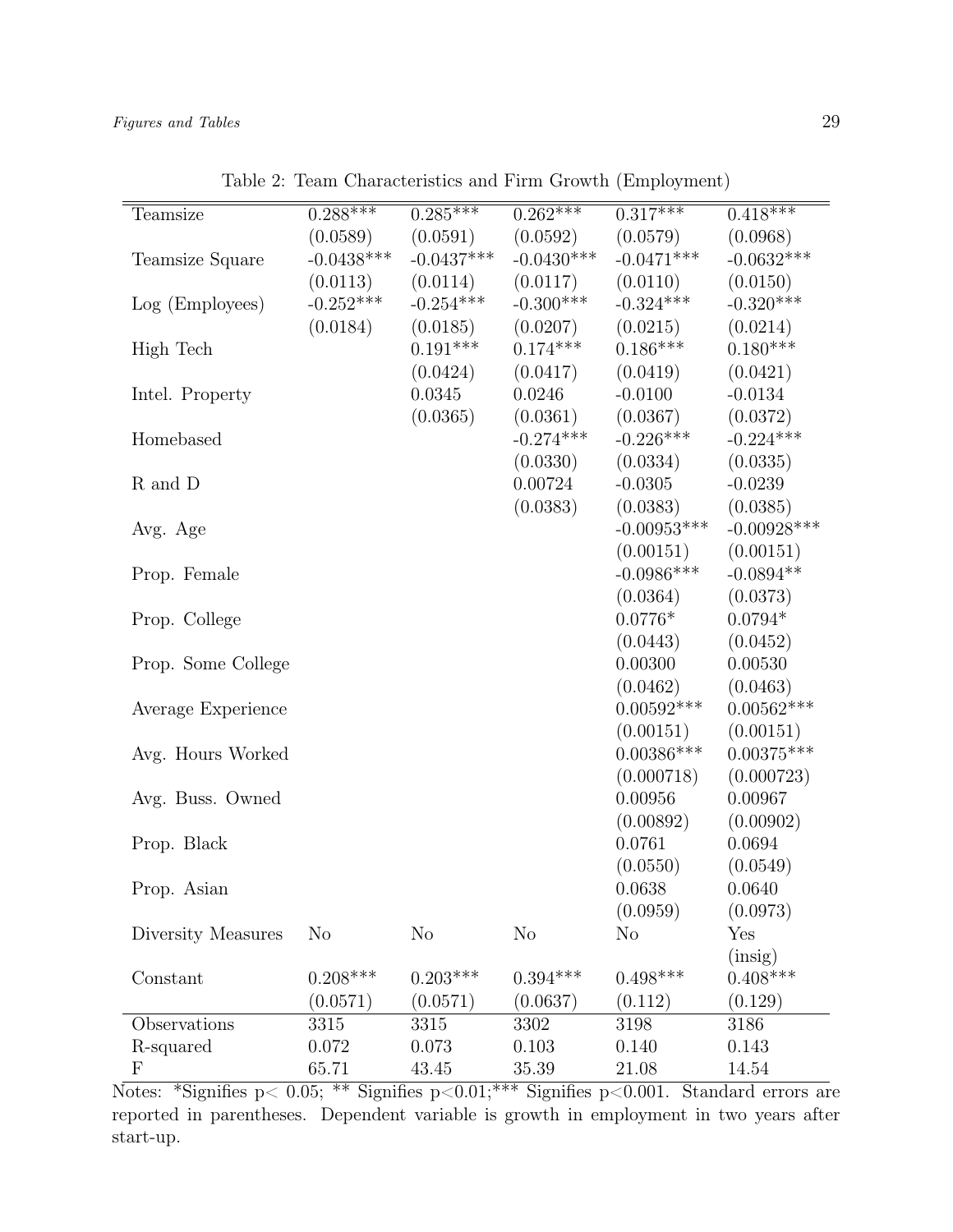| Teamsize                  | $0.836***$            | $0.829***$                                                    | $0.793***$                                                    | $1.025***$                |
|---------------------------|-----------------------|---------------------------------------------------------------|---------------------------------------------------------------|---------------------------|
| Teamsize Square           | $-0.0860*$            | $(0.221)$ $(0.223)$<br>$-0.0856*$                             | $(0.224)$ $(0.229)$<br>$-0.0829$                              | $-0.111**$                |
| $Log($ Revenue 2004 $)$   | $-0.301***$           | $(0.0511)$ $(0.0511)$<br>$-0.302***$<br>$(0.0311)$ $(0.0312)$ | $(0.0520)$ $(0.0527)$<br>$-0.343***$<br>$(0.0329)$ $(0.0368)$ | $-0.423***$               |
| High Tech                 |                       | $0.366***$<br>(0.101)                                         | $0.319***$<br>(0.101)                                         | $0.312***$<br>(0.101)     |
| Intel. Property           |                       | 0.0463<br>(0.111)                                             | $-0.0149$<br>$(0.114)$ $(0.111)$                              | $-0.145$                  |
| Homebased                 |                       |                                                               | $(0.0948)$ $(0.0914)$                                         | $-0.558***$ $-0.456***$   |
| R and D                   |                       |                                                               | 0.0341<br>$(0.0994)$ $(0.102)$                                | $-0.0548$                 |
| Avg. Age                  |                       |                                                               |                                                               | $-0.0137***$<br>(0.00476) |
| Prop. Female              |                       |                                                               |                                                               | $-0.482***$<br>(0.115)    |
| Prop. College             |                       |                                                               |                                                               | $0.365***$<br>(0.131)     |
| Prop. Some College        |                       |                                                               |                                                               | 0.0234<br>(0.134)         |
| Average Experience        |                       |                                                               |                                                               | 0.00700<br>(0.00471)      |
| Avg. Hours Worked         |                       |                                                               |                                                               | $0.0148***$<br>(0.00233)  |
| Avg. Buss. Owned          |                       |                                                               |                                                               | 0.0136<br>(0.0235)        |
| Prop. Black               |                       |                                                               |                                                               | $-0.326*$<br>(0.198)      |
| Prop. Asian               |                       |                                                               |                                                               | $-0.314$<br>(0.225)       |
| Constant                  | $3.190***$<br>(0.355) | $3.190***$<br>(0.355)                                         | $3.940***$<br>(0.407)                                         | $4.338***$<br>(0.454)     |
| Observations              | 1531                  | 1531                                                          | 1525                                                          | 1501                      |
| R-Squared                 | 0.161                 | 0.162                                                         | 0.187                                                         | 0.257                     |
| Observations              | 1531                  | 1531                                                          | 1525                                                          | 1501                      |
| R-squared                 | 0.161                 | 0.162                                                         | 0.187                                                         | 0.257                     |
| $\boldsymbol{\mathrm{F}}$ | 40.91                 | 27.34                                                         | 22.94                                                         | 14.39                     |

<span id="page-29-0"></span>Table 3: Team Characteristics and Firm Growth (Revenue)

Notes: \*Signifies p< 0.05; \*\* Signifies p<0.01; \*\*\* Signifies p<0.001. Standard errors are reported in parentheses. Dependent variable is growth in revenue in two years after start-up.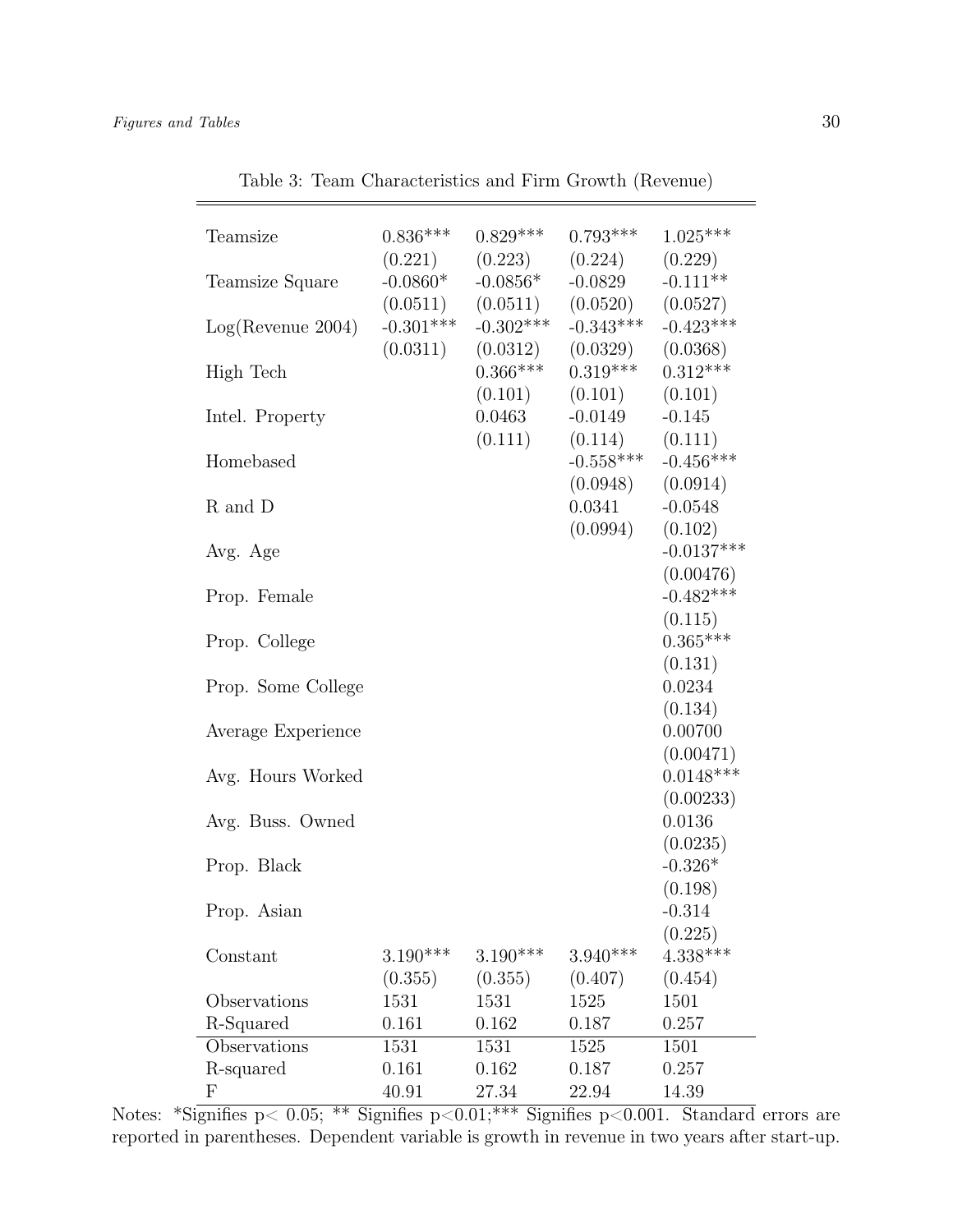<span id="page-30-0"></span>

| Estimates of Logistic Regression |             |                  |                  |             |             |                                     |  |  |
|----------------------------------|-------------|------------------|------------------|-------------|-------------|-------------------------------------|--|--|
|                                  | logit coefs | $logit$ mfx      | logit coefs      | logit mfx   | logit coefs | logit mfx                           |  |  |
| Independent Var.                 | Exit        | Exit             | Exit             | Exit        | Exit        | Exit                                |  |  |
|                                  | (1)         | $\overline{(2)}$ | $\overline{(3)}$ | (4)         | (5)         | $\overline{(6)}$                    |  |  |
| Teamsize                         | $0.718***$  | $0.135***$       | $0.706***$       | $0.126***$  | $0.540***$  | $0.0952***$                         |  |  |
|                                  | (0.155)     | (0.0296)         | (0.165)          | (0.0298)    | (0.189)     | (0.0335)                            |  |  |
| Log (Employees)                  | $-0.0429$   | $-0.00809$       | 0.000252         | 0.0000450   | $-0.0326$   | $-0.00574$                          |  |  |
|                                  | (0.101)     | (0.0190)         | (0.110)          | (0.0196)    | (0.110)     | (0.0194)                            |  |  |
| High Tech                        | $-0.406*$   | $-0.0690**$      | $-0.379$         | $-0.0612*$  | $-0.325$    | $-0.0525$                           |  |  |
|                                  | (0.216)     | (0.0340)         | (0.233)          | (0.0347)    | (0.228)     | (0.0343)                            |  |  |
| Intel. Property                  | 0.272       | 0.0529           | 0.209            | 0.0384      | 0.219       | 0.0397                              |  |  |
|                                  | (0.201)     | (0.0403)         | (0.212)          | (0.0399)    | (0.213)     | (0.0398)                            |  |  |
| Homebased                        | 0.206       | 0.0389           | 0.114            | 0.0204      | 0.114       | 0.0202                              |  |  |
|                                  | (0.179)     | (0.0337)         | (0.190)          | (0.0338)    | (0.197)     | (0.0351)                            |  |  |
| R and D                          | $-0.000414$ | $-0.0000781$     | 0.238            | 0.0425      | 0.193       | 0.0350                              |  |  |
|                                  | (0.210)     | (0.0397)         | (0.227)          | (0.0403)    | (0.228)     | (0.0427)                            |  |  |
| Avg. Age                         |             |                  | $-0.00789$       | $-0.00141$  | $-0.00935$  | $-0.00165$                          |  |  |
|                                  |             |                  | (0.0104)         | (0.00186)   | (0.0109)    | (0.00191)                           |  |  |
| Prop. Female                     |             |                  | $-0.542*$        | $-0.0968*$  | $-0.473$    | $-0.0834$                           |  |  |
|                                  |             |                  | (0.316)          | (0.0561)    | (0.403)     | (0.0709)                            |  |  |
| Prop. College                    |             |                  | $-1.074***$      | $-0.192***$ | $-1.182***$ | $-0.208***$                         |  |  |
|                                  |             |                  | (0.318)          | (0.0568)    | (0.340)     | (0.0598)                            |  |  |
| Prop. Some College               |             |                  | $-0.295$         | $-0.0527$   | $-0.403$    | $-0.0710$                           |  |  |
|                                  |             |                  | (0.357)          | (0.0638)    | (0.361)     | (0.0637)                            |  |  |
| Average Experience               |             |                  | 0.00617          | 0.00110     | 0.00394     | 0.000695                            |  |  |
|                                  |             |                  | (0.0122)         | (0.00217)   | (0.0123)    | (0.00217)                           |  |  |
| Avg. Hours Worked                |             |                  | $-0.00933*$      | $-0.00167*$ | $-0.0102**$ | $-0.00181**$                        |  |  |
|                                  |             |                  | (0.00504)        | (0.000897)  | (0.00517)   | (0.000910)                          |  |  |
| Avg. Buss. Owned                 |             |                  | 0.0216           | 0.00386     | 0.0119      | 0.00209                             |  |  |
|                                  |             |                  | (0.0354)         | (0.00633)   | (0.0368)    | (0.00648)                           |  |  |
| Prop. Black                      |             |                  | 0.390            | 0.0697      | 0.448       | 0.0790                              |  |  |
|                                  |             |                  | (0.416)          | (0.0743)    | (0.414)     | (0.0728)                            |  |  |
| Prop. Asian                      |             |                  | $-0.238$         | $-0.0426$   | $-0.235$    | $-0.0415$                           |  |  |
|                                  |             |                  | (0.489)          | (0.0874)    | (0.494)     | (0.0873)                            |  |  |
| Age Diversity                    |             |                  |                  |             | $-0.0187$   | $-0.00330$                          |  |  |
|                                  |             |                  |                  |             | (0.0718)    | (0.0126)                            |  |  |
| Gender Diversity                 |             |                  |                  |             | 0.149       | 0.0263                              |  |  |
|                                  |             |                  |                  |             | (0.486)     | (0.0856)                            |  |  |
| <b>Education Diversity</b>       |             |                  |                  |             | $-0.0916$   | $-0.0161$                           |  |  |
|                                  |             |                  |                  |             | (0.388)     | (0.0684)                            |  |  |
| Racial Diversity                 |             |                  |                  |             | $-0.435$    | $-0.0767$                           |  |  |
|                                  |             |                  |                  |             | (0.602)     | (0.106)                             |  |  |
| Other Business Diversity         |             |                  |                  |             | 0.500       | 0.0880                              |  |  |
|                                  |             |                  |                  |             | (0.369)     | (0.0648)                            |  |  |
| <b>Experience Diversity</b>      |             |                  |                  |             | $-0.165$    | $-0.0291$                           |  |  |
|                                  |             |                  |                  |             |             | $\overline{continued}$ on next page |  |  |

Table 4: Exit from Entrepreneurial Teams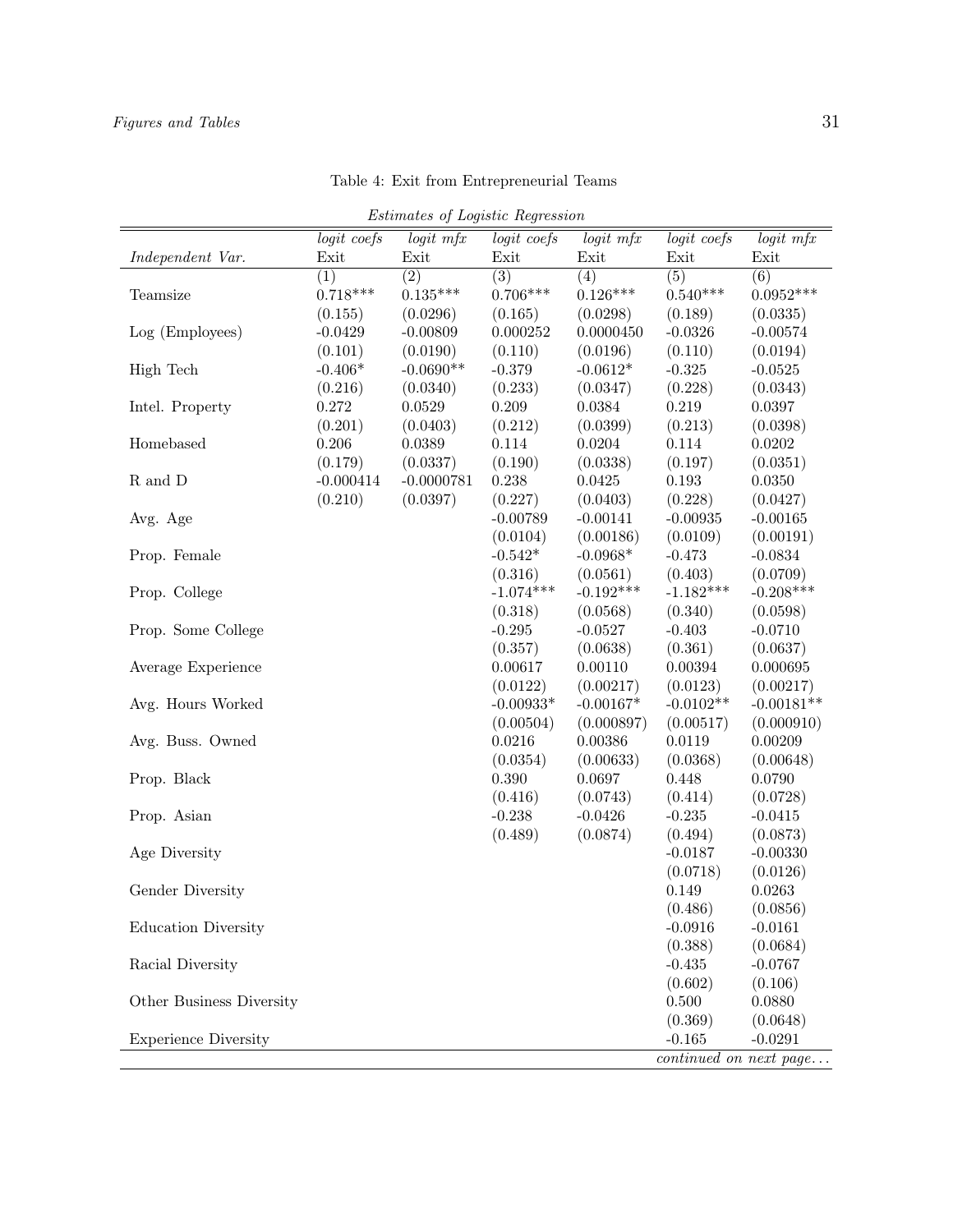|                        | logit coefs | $logit$ mfx | logit coefs | $logit$ mfx | logit coefs | $logit$ mfx |
|------------------------|-------------|-------------|-------------|-------------|-------------|-------------|
| Independent Var.       | Exit        | Exit        | Exit        | Exit        | Exit        | Exit        |
|                        |             |             |             |             | (0.382)     | (0.0675)    |
| Ownership Diversity    |             |             |             |             | $-0.612**$  | $-0.108**$  |
|                        |             |             |             |             | (0.266)     | (0.0465)    |
| Hours Worked Diversity |             |             |             |             | $0.525**$   | $0.0925**$  |
|                        |             |             |             |             | (0.265)     | (0.0465)    |
| Constant               | $-2.835***$ |             | $-1.495**$  |             | $-0.716$    |             |
|                        | (0.385)     |             | (0.660)     |             | (0.741)     |             |
| Observations           | 1047        | 1047        | 1019        | 1019        | 1008        | 1008        |

Table 4: (continued)

Notes: \*Signifies p< 0.05; \*\* Signifies p<0.01;\*\*\* Signifies p<0.001. Standard errors are reported in parentheses. Dependent variable is team exit =1 if net change in teamsize over a two year period after start-up is negative.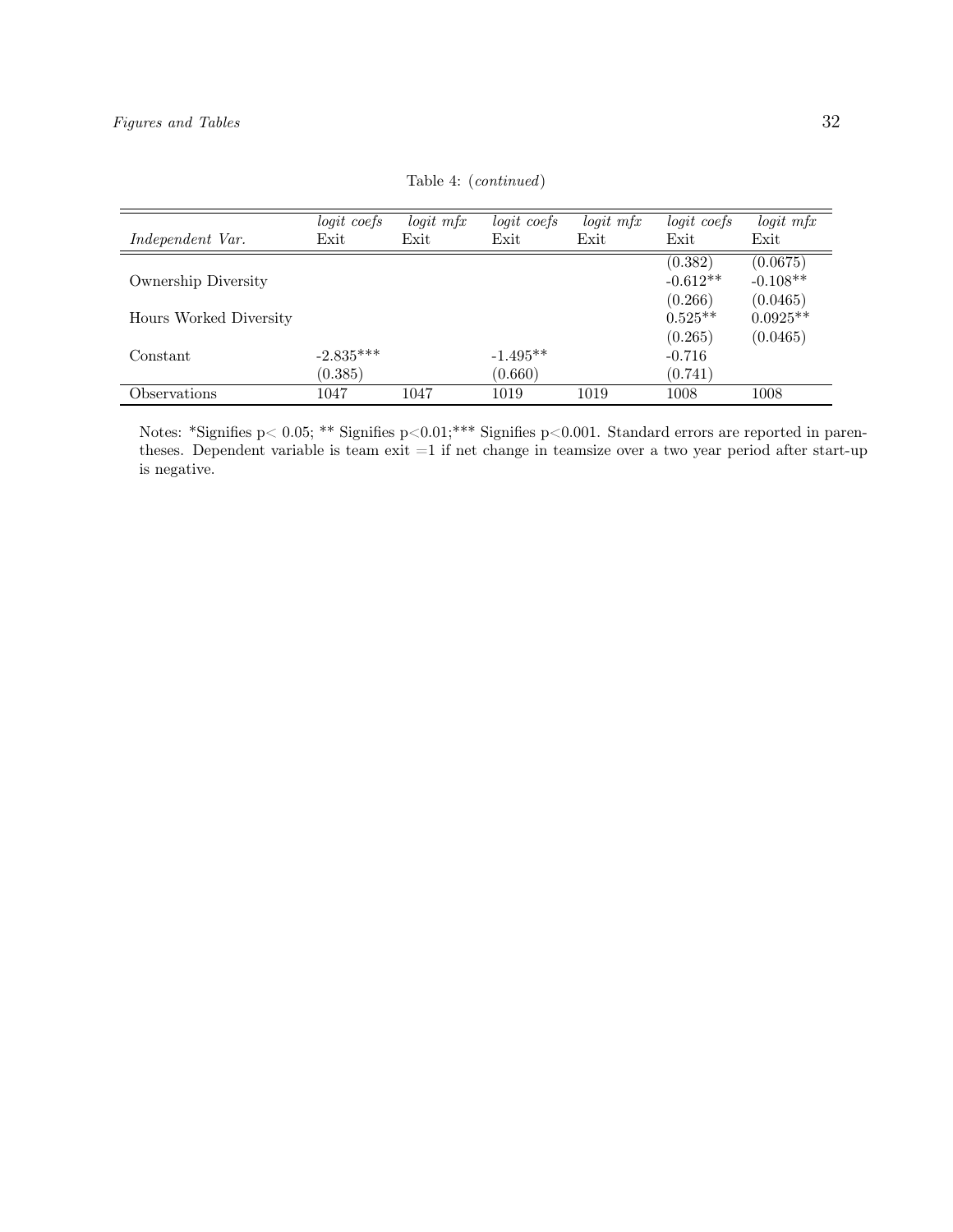<span id="page-32-0"></span>

| Estimates of Multinomial Logit Regression |                     |             |             |             |                        |  |  |
|-------------------------------------------|---------------------|-------------|-------------|-------------|------------------------|--|--|
| mlogit coefs<br>mlogit marginal effects   |                     |             |             |             |                        |  |  |
| Independent Var.                          | Exit                | Entry       | Exit        | No Change   | Entry                  |  |  |
|                                           | (1)                 | (2)         | (3)         | (4)         | (5)                    |  |  |
| Teamsize                                  | $0.560***$          | 0.181       | $0.101***$  | $-0.102***$ | 0.00101                |  |  |
|                                           | (0.199)             | (0.334)     | (0.0358)    | (0.0376)    | (0.00738)              |  |  |
| Log (Employees)                           | $-0.0286$           | 0.0188      | $-0.00530$  | 0.00471     | 0.000590               |  |  |
|                                           | (0.112)             | (0.193)     | (0.0201)    | (0.0205)    | (0.00436)              |  |  |
| High Tech                                 | $-0.333$            | $-0.177$    | $-0.0547$   | 0.0570      | $-0.00229$             |  |  |
|                                           | (0.230)             | (0.376)     | (0.0355)    | (0.0367)    | (0.00776)              |  |  |
| Intel. Property                           | 0.262               | 0.491       | 0.0459      | $-0.0567$   | 0.0108                 |  |  |
|                                           | (0.216)             | (0.334)     | (0.0412)    | (0.0419)    | (0.00870)              |  |  |
| Homebased                                 | 0.155               | 0.407       | 0.0260      | $-0.0348$   | 0.00879                |  |  |
|                                           | (0.201)             | (0.429)     | (0.0366)    | (0.0379)    | (0.0103)               |  |  |
| $\mathbf R$ and $\mathbf D$               | 0.271               | 0.464       | 0.0481      | $-0.0582$   | 0.0101                 |  |  |
|                                           | (0.230)             | (0.351)     | (0.0445)    | (0.0453)    | (0.0102)               |  |  |
| Avg. Age                                  | $-0.00610$          | $0.0395*$   | $-0.00133$  | 0.000388    | $0.000938*$            |  |  |
|                                           | (0.0110)            | (0.0207)    | (0.00198)   | (0.00200)   | (0.000478)             |  |  |
| Prop. Female                              | $-0.584$            | $-2.618***$ | $-0.0914$   | $0.148**$   | $-0.0567**$            |  |  |
|                                           | (0.406)             | (0.998)     | (0.0735)    | (0.0750)    | (0.0257)               |  |  |
| Prop. College                             | $-1.201***$         | $-0.642$    | $-0.214***$ | $0.222***$  | $-0.00799$             |  |  |
|                                           |                     | (0.743)     | (0.0613)    | (0.0623)    | (0.0172)               |  |  |
| Prop. Some College                        | (0.341)<br>$-0.410$ | $-0.428$    | $-0.0720$   | 0.0795      | $-0.00752$             |  |  |
|                                           |                     |             |             |             |                        |  |  |
|                                           | (0.364)             | (0.820)     | (0.0656)    | (0.0673)    | (0.0188)               |  |  |
| Average Experience                        | 0.00509             | $-0.000274$ | 0.000926    | $-0.000891$ | $-0.0000347$           |  |  |
|                                           | (0.0125)            | (0.0208)    | (0.00225)   | (0.00229)   | (0.000471)             |  |  |
| Avg. Hours Worked                         | $-0.00768$          | $0.0281***$ | $-0.00155$  | 0.000863    | $0.000687***$          |  |  |
|                                           | (0.00530)           | (0.00846)   | (0.000955)  | (0.000963)  | (0.000215)             |  |  |
| Avg. Buss. Owned                          | 0.0224              | 0.0499      | 0.00379     | $-0.00480$  | 0.00102                |  |  |
|                                           | (0.0440)            | (0.0469)    | (0.00787)   | (0.00814)   | (0.000994)             |  |  |
| Prop. Black                               | 0.563               | $1.621**$   | 0.0930      | $-0.127$    | $0.0340*$              |  |  |
|                                           | (0.423)             | (0.778)     | (0.0761)    | (0.0782)    | (0.0191)               |  |  |
| Prop. Asian                               | $-0.256$            | 0.136       | $-0.0473$   | 0.0427      | 0.00454                |  |  |
|                                           | (0.498)             | (0.739)     | (0.0901)    | (0.0908)    | (0.0167)               |  |  |
| Age Diversity                             | $-0.0220$           | 0.0366      | $-0.00420$  | 0.00324     | 0.000961               |  |  |
|                                           | (0.0732)            | (0.109)     | (0.0132)    | (0.0134)    | (0.00241)              |  |  |
| Gender Diversity                          | 0.0707              | 0.194       | 0.0117      | $-0.0158$   | 0.00405                |  |  |
|                                           | (0.491)             | (1.050)     | (0.0886)    | (0.0904)    | (0.0241)               |  |  |
| <b>Education Diversity</b>                | $-0.256$            | $-2.294**$  | $-0.0337$   | 0.0848      | $-0.0511**$            |  |  |
|                                           | (0.394)             | (0.960)     | (0.0709)    | (0.0739)    | (0.0237)               |  |  |
| Racial Diversity                          | $-0.318$            | 1.088       | $-0.0638$   | 0.0371      | 0.0267                 |  |  |
|                                           | (0.605)             | (0.928)     | (0.109)     | (0.110)     | (0.0216)               |  |  |
| Other Business Diversity                  | 0.470               | $-0.0171$   | 0.0854      | $-0.0824$   | $-0.00302$             |  |  |
|                                           | (0.374)             | (0.737)     | (0.0671)    | (0.0688)    | (0.0167)               |  |  |
| <b>Experience Diversity</b>               | $-0.212$            | $-0.430$    | $-0.0362$   | 0.0448      | $-0.00865$             |  |  |
|                                           |                     |             |             |             | continued on next page |  |  |

Table 5: Entry and Exit in Entrepreneurial Teams